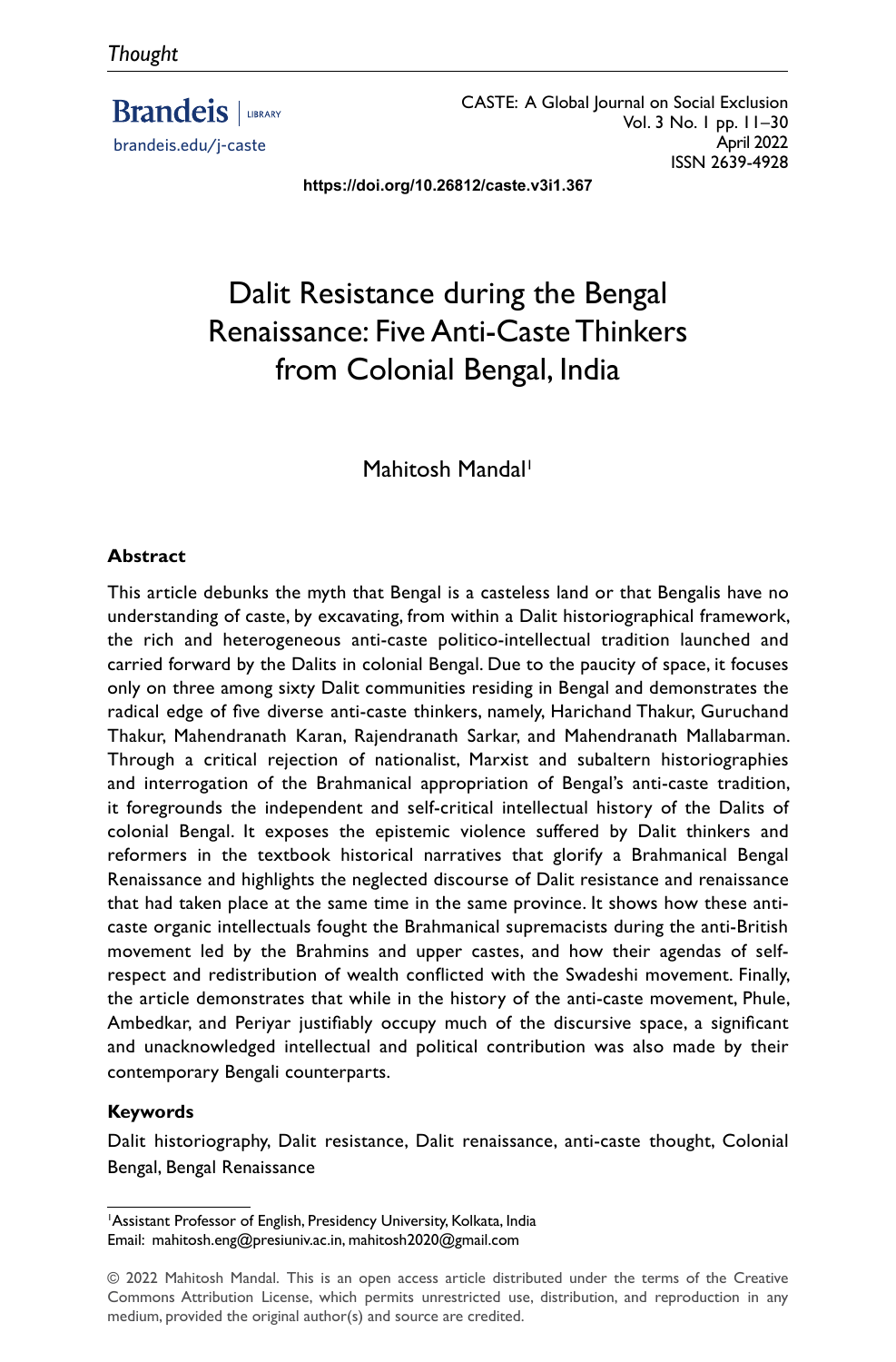## **Introduction: Conceptualizing Dalit Historiography of Bengal**

Kancha Ilaiah, a leading anti-caste thinker of our time, noted in a 2018-lecture held in Kolkata that, "In Bengal, there is a caste cancer without diagnosis" (C.S. Bhattacharya, 2018, September 22). He emphasized that there is casteism in Bengal but Bengalis have failed to make sense of and articulate its gravity. By extension, he implied that Bengalis have been unable to launch any effective anti-caste movement. It is undeniable that resistance against casteism is not as strong, scathing, and successful as it is to be found in Indian states like Maharashtra—the land of the Phules (Jyotirao Phule and Savitrivai Phule) and Babasaheb (B. R. Ambedkar), and Tamil Nadu—the land of Periyar (E.V. Ramasamy). But it might be problematic if one takes Ilaiah's comment at a face value and imagines a total absence of anti-caste resistance in Bengal. Instead, this article investigates the reason someone like Ilaiah might be compelled to reach such a conclusion. It is now well-known among those researching the caste question in Bengal that the discourse of caste had been completely sidelined and repressed for thirty-four years in the Communist regime in postcolonial Bengal. The state-sponsored massacres of Dalits in the Morichjhapi Island, the public denial of the existence of "backward castes" by the chief minister Jyoti Basu in the context of Mandal Commission agitations (Mandal, 2021, May 17), and the murder of nine Dalits in the Nandigram violence (Teltumbde, 2010, pp. 168–169) are some of the instances of how the repressive state apparatus of the Communist regime had maltreated the Dalits and sidelined the caste question in Bengal. This has been supplemented by nationalist and Marxist historians who, under the garb of writing the history of Bengal's anti-colonial resistance and excavating its subaltern history, reinforced a Brahmanical and class-centric interpretation of history, thereby suppressing and ignoring the caste question. None of the history textbooks for school students in Bengal mention anything about anti-caste movement in colonial Bengal although these are replete with references to the so-called Bengal Renaissance. The nationalist historiography was developed to glorify the so-called powerful resistance the caste Hindu Bengalis had put forth against the British Raj, be it politically, or in terms of revivalism and reformation. The Subaltern Studies Group (SSG) of historians, on the other hand, reduced the Gramscian notion of the "subaltern" to the proletariat or the classsubaltern and substantially ignored the multiple other forms of subalternity including those related to caste, religion, race, and territory, the last three being proposed by Gramsci himself (Green, 2011, p. 394). It is the class-centric dimension of subaltern historiography informed by Marxian political philosophy that completely prevented the possibility of the emergence of an anti-caste or Dalit historiography in Bengal. It may not be completely out of place to note that the bulk of the members of the SSG group are Brahmins and that their assumptions remain deeply Brahmanical. Gayatri Chakravorty, for instance, argued that the subaltern cannot speak because either she cannot be found in the elite and colonial documents or she is embedded within the dominant discourse only as an "Other" (Green, 2002, p. 16 & Spivak, 1995, pp. 27– 28). Nevertheless, while looking for non-elite archives, the SSG historians did not necessarily explore the archives produced by the Dalits or even the tribals. The castesubalterns of Bengal made use of the print culture brought to India by the British and from the later nineteenth century onwards they started documenting their struggles and creative output, largely in the vernacular Bengali but also occasionally in English. Rup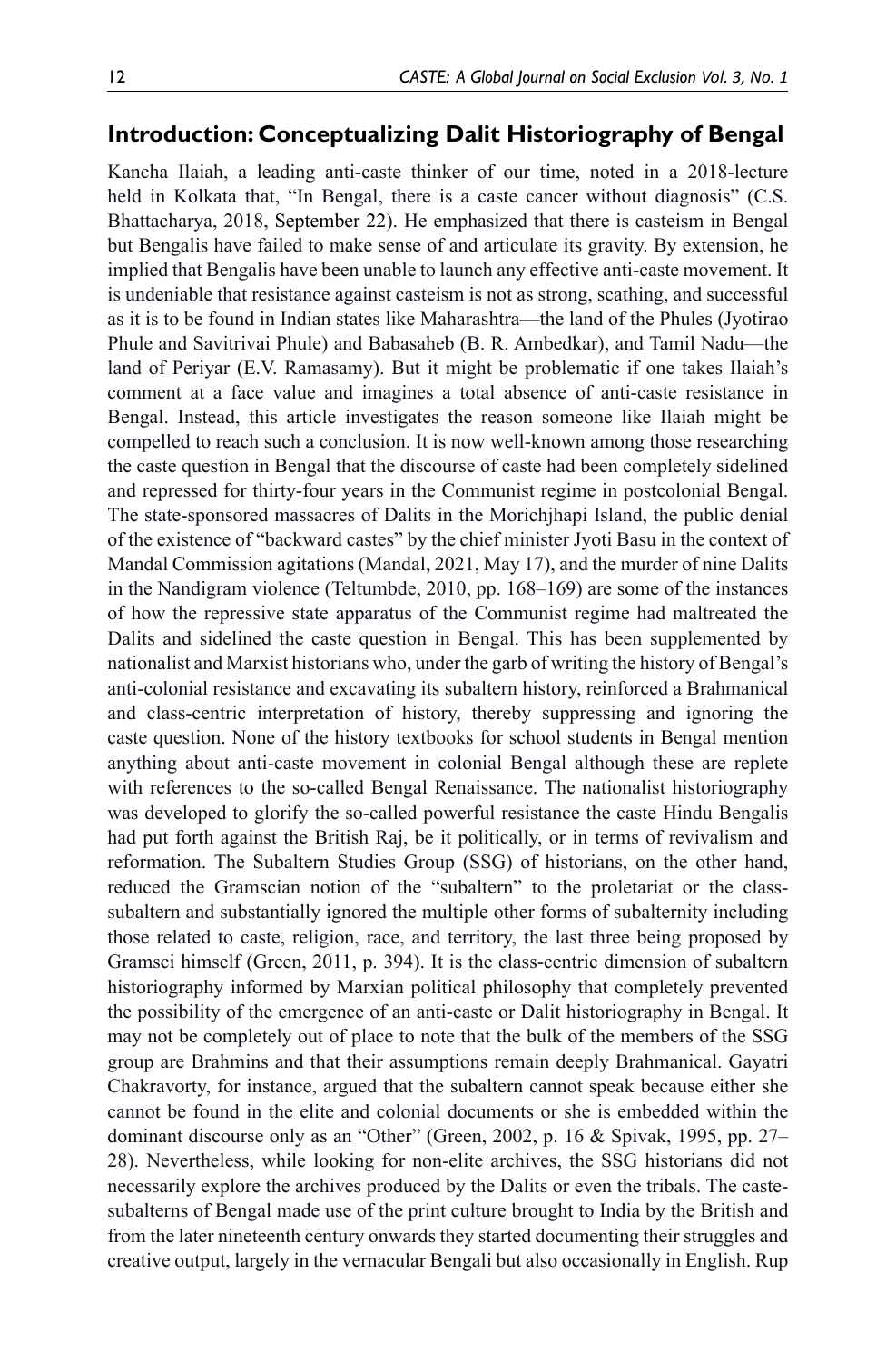Kumar Barman's (2016) aptly titled article "Yes! The Scheduled Castes Can Write," therefore, produces a strong rebuttal against the Brahmanical assumptions of the SSG. Historians, not officially affiliated to the SSG, particularly Sekhar Bandyopadhyay, have also been writing on the caste question in Bengal. Bandyopadhyay though an ubiquitous presence in caste scholarship on Bengal has nevertheless neglected to look into the vast range and heterogeneity of Dalit archives of colonial and postcolonial Bengal. Therefore, almost condescendingly and sweepingly, he claims that the Dalits of colonial Bengal could not transcend Brahmanical "imagination" and launch any substantially subversive protest (Bandyopadhyay, 2004, p. 38). If one reads his works one is forced to feel that Bengal did not witness any radical anti-caste movement. But nothing could be far from the truth. On the other hand, a recent book by Dwaipayan Sen (2018) elaborately analyses the historical importance of Jogendranath Mandal (1904–1968) as a Dalit leader during and in the aftermath of India's independence from the British colonial rule and the decline of Dalit politics following his mysterious demise. While Mandal had been a towering Dalit leader and perhaps the most significant Ambedkarite from Bengal, he was certainly not the only anti-caste thinker either in colonial or postcolonial Bengal. Nor was the Namasudra sub-caste, to which he belonged, the only Dalit caste from Bengal to have launched and been launching anti-Brahmanical resistance. Therefore, this article seeks to highlight the plurality and diversity of anti-caste thought in colonial Bengal of which Jogendranath formed just a part, however major, and thereby open up further possibilities of exploring the multilayered and multi-faceted anti-caste resistance in postcolonial Bengal as well.

This article argues that the long history of anti-caste movement in precolonial, colonial, and postcolonial Bengal has not really been documented in English language scholarship or translations. Whereas there are hundreds of pages written by the Dalits in the vernacular Bengali language that document Dalit history, hardly any professional historian has referred to these. One example could be the eight volumes of *Poundra-Monisha* reprinted by Poundra Mahasangha in recent times. These volumes comprise autobiographies, literary writings, political pamphlets, manifestoes and news reports produced by the Poundras, a Dalit community, in colonial Bengal. A reading of these volumes—almost none of which has been translated into English nor referred to in any of the scholarly works including those of Sekhar Bandyopadhyay—will give one a fair idea of the history of anti-caste struggle of this particular Dalit community. And, this is the output of just one Dalit community from a specific historical period and if their contemporary publications are considered then their output would be much larger than eight volumes. Bengal is home to sixty different scheduled caste communities. If one reads the literature and pamphlets produced by all these Dalit communities and studies the scores of anti-caste organizations based in Bengal, some of whom are explicitly named after Buddha or Ambedkar, then one might have to rethink the proposition that Bengalis have failed to diagnose the cancer of caste or that they have no understanding of caste. But there is a barrier between a knowledge transmissible nationally and internationally and the knowledge produced locally, confined to vernacular language, and completely ignored by the class-centric and Brahmanical scholarship. It is this barrier that justifies Ilaiah's statement.

This article is an attempt to demonstrate the radical edge of anti-caste thought in five Dalit thinkers from colonial Bengal. Positioned within Dalit historiography something totally absent in the bulk of the historians mentioned above—it intends to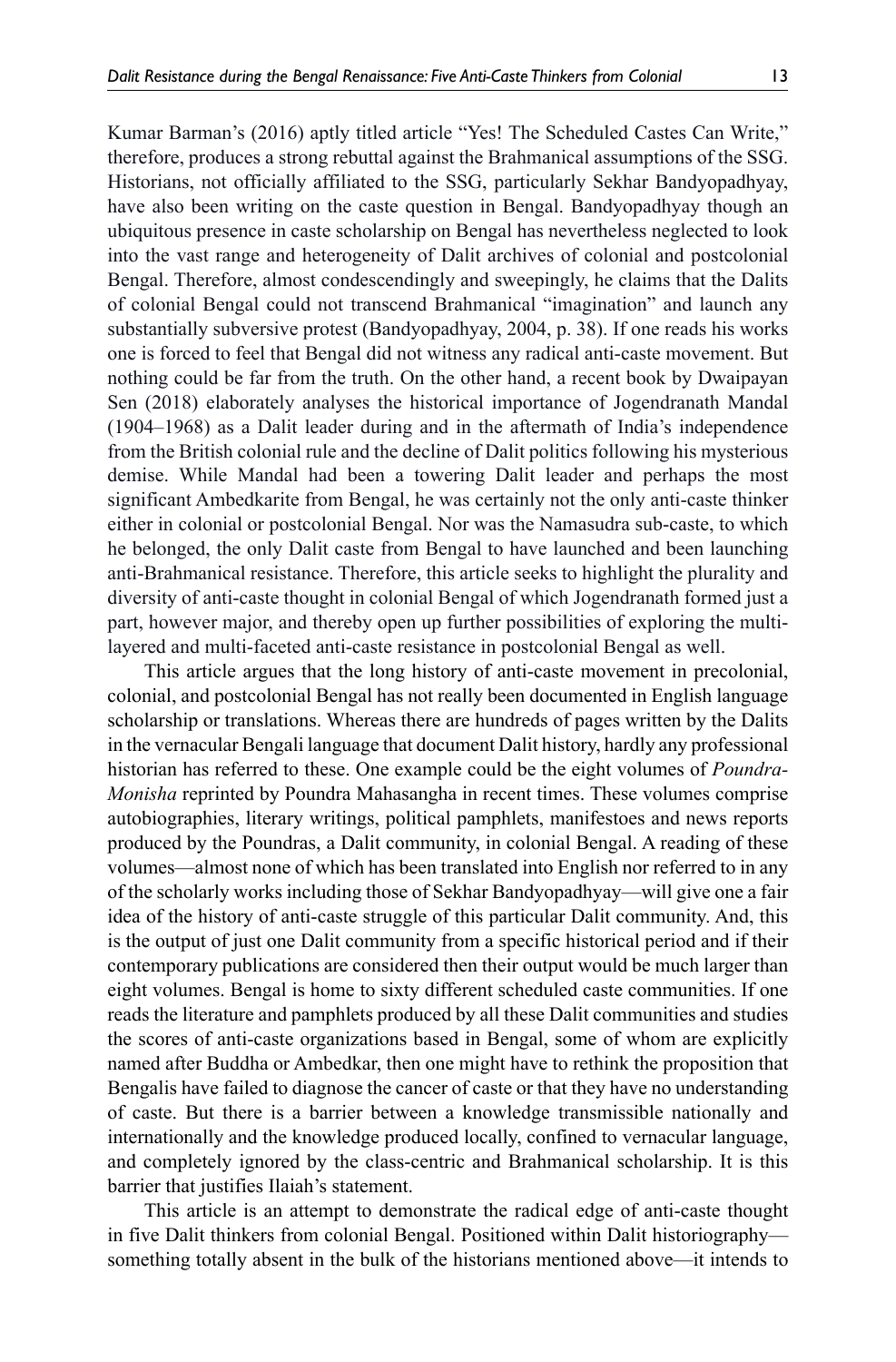be a critique of the Marxist and nationalist historiographies that have monopolized Bengal's intellectual history. The article proposes that such historiographies are silent about a Dalit renaissance and resistance that had taken place in Bengal at exactly the same time when the so-called Bengal Renaissance happened. To emphasize the range of anti-caste thought and avoid homogenization (as found in Sekhar Bandyopadhyay, for instance, as mentioned earlier), it chooses four thinkers from two numerically large Dalit communities (Namasudra and Poundra) and one thinker from a numerically small Dalit community (Malo). The thinkers discussed are—Harichand Thakur (Namasudra), Guruchand Thakur (Namasudra), Mahendranath Karan (Poundra), Rajendranath Sarkar (Poundra), and Mahendranath Mallabarman (Malo). It may be mentioned that all these thinkers were also at the same time reformers from the untouchable communities and were committed to anti-caste and self-respect movements through political resistance and social organizations. That is why they might be described better as "thinker-reformers," implying their intellectual output was intricately linked to their social commitment, and they were thus organic intellectuals. Of course, a focus on just three communities does not do justice to fifty-seven other Dalit communities residing in Bengal. Nevertheless, within the permissible word-length, this is the most one can do in an article that proposes to be one of the initiators of anti-caste discourse on Bengal's Dalit history written by Bengali Dalits from a Dalit point of view.

This article uses the term "anti-caste" in the sense in which Gail Omvedt uses it in *Seeking Begumpura: The Social Vision of Anticaste Intellectuals*. For her, anti-caste movement is to be understood as "nonbrahman movement" and "dalit movement" (Omvedt, 2016, p. 24). In a similar vein, Dalit historiography is defined in this article as alternative histories written by Dalit, non-brahman and Ambedkarite intellectuals from within an anti-Brahmanical, anti-Hindu, anti-caste and Buddhist perspective. This article argues that Dalit historiography should be exclusively based on and inspired by an unequivocally anti-caste framework of thinking. A radical Dalit historiography of Bengal, this article contends, can emerge only through a critical rejection of nationalist and Marxist (SSG being predominantly a class-centric enterprise) historiographies which have symptomatically glossed over Dalit history in constructing Bengal's intellectual history.

# **Harichand Thakur** (1812–1878)

Harichand Thakur is the earliest Dalit thinker of colonial Bengal. He was born in 1812 into a family of Chandals, eventually renamed as Namasudras,<sup>1</sup> residing in the village of Safaldanga in East Bengal. Harichand's radicalism manifested in multiple areas including politics, religion, economy and education. He was critical of Buddhism, Vaishnavism, and Vedantism, but arguably molded his religion, Matuaism, through a combination of Vaishnavism and Shaktism. (His wife was Shakta and the poet, Tarak Chandra Sarkar, who documented his words in verse was a Malo by caste and a Shakta by religion). For Harichand, Buddhism, admittedly a philosophy that appealed

<sup>1</sup> The census reports demonstrate the trajectory of naming of the community: Chandal (1872), Namasudra or Chandal (1891), Namasudra (Chandal) (1901), Namasudra (1911). The struggle to replace "Chandal" with "Namasudra" was a part of the identity formation movement led by Harichand's son Guruchand Thakur along with assistance from many including the Christian Missionary C. S. Mead.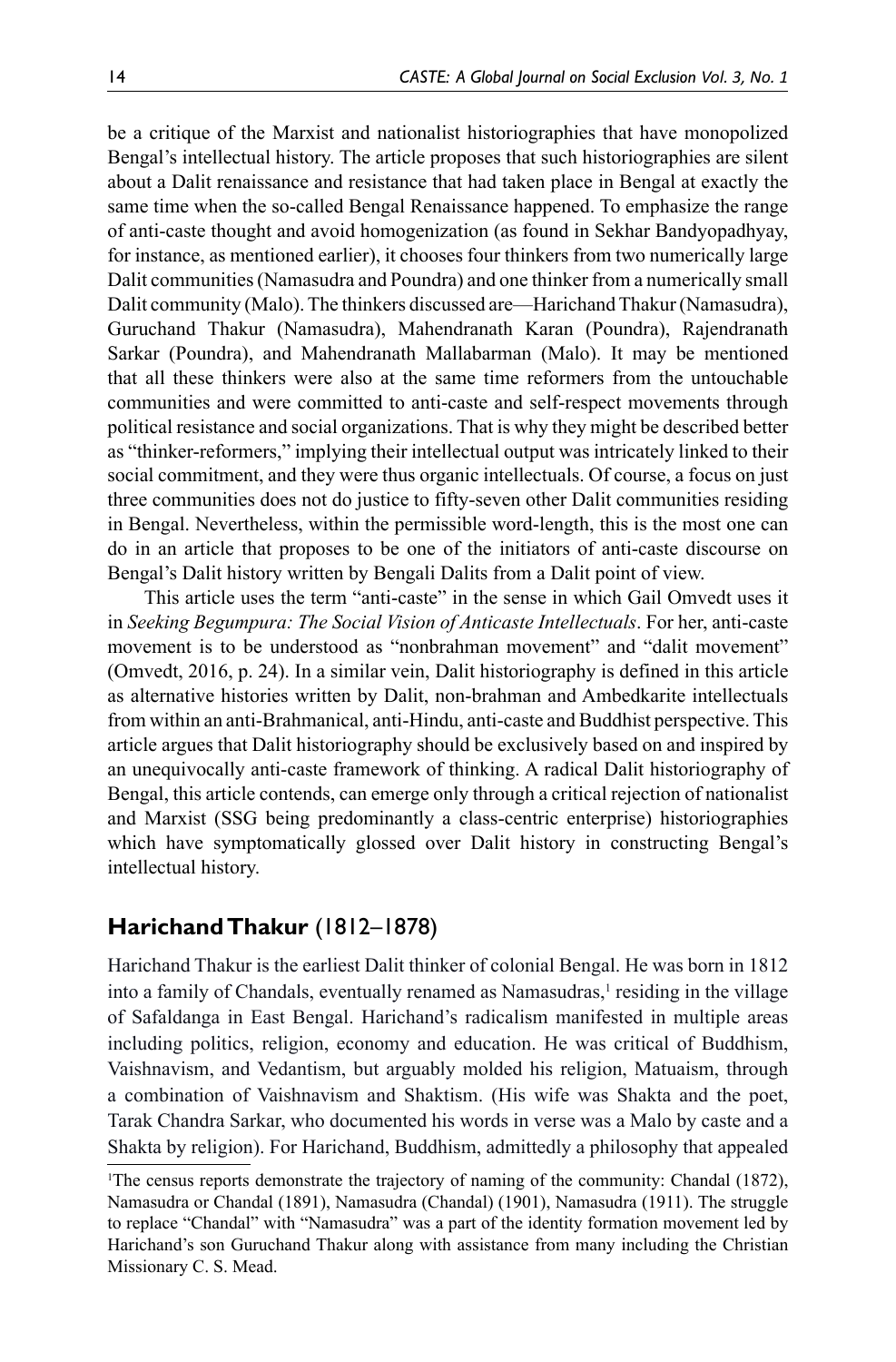to the masses because of its anti-caste commitment (*Horil*ī*lamrito* quoted in Mohanta, 2015, p. 170), degenerated due to its emphasis on ascetic life away from the family or *grihodh*ô*rmo* (literally, family-centric religion). According to him, *garhosthyo ashrom dh*ô*ri n*ô*r*ô*kul bnache/ grihike koriya bh*ô*r s*ô*kolei royeche/ tai dekhi grihodh*ô*rmo s*ô*koler mul/ eikhane buddhodeb korilen bhul*. This translates to: the humans are familial beings/ everyone depends on the family persons/ hence, *girhodh*ô*rmo* is the root of all/ and Buddha's mistake was to ignore it. Such ideas insisting on the family life are replete in *Horilīlamrito*. Another instance could be: *Grihete thakiya jar h*ô*y vadhod*ô*y/ sei se p*ô*rom sadhu janibe nisch*ô*y* (He who realizes divinity while living a family life is the greatest monk) (Sarkar, 2016, p. 24).

On the other hand, Vaishnavism had turned the devotees of the early nineteenth century Bengal into irresponsible religious beggars of alms and practitioners of unrestrained sexual acts. Harichand observed how a clear caste division emerged among the Vaishnavites themselves—the 'lower caste' and untouchable devotees were looked down upon by their upper caste and Brahmin counterparts (Sarkar, 2016, pp. 54– 55). Furthermore, as noted by many including Bandyopadhyay, Harichand's religion was critical of the Vedantism of Ramakrishna Paramahamsa and the prevalent notion of renunciation involving giving up of desire for sexuality and wealth. Instead, he wanted to foreground material desire over spiritual bhakti, dismissing the abstract and metaphysical idea of a Brahman, the ultimate reality, as being of no use to the toiling masses (Bandyopadhyay, 2014, n.p.). Furthermore, he opposed the Vedic religion and the Brahmins on several occasions (*ved-vidhi nahi mane na mane brahm*ô*n* and *vedvidhi shoucacar nahi mani tai*.) (Sarkar, 2016, pp. 94, 138). The point is, Harichand was not "influenced" by these religious traditions as Sekhar Bandyopadhyay would have us believe but radically opposed them to mold the distinctness of his political theology (Bandyopadhyay, 2014, n.p.).

Harichand's theology was a spiritual discourse structured in terms of material requirements of the poor Dalits. His famous dictum *hate kam, mukhe nam* (work with hands, sing god's praise with mouth) is therefore to be considered as an aphorism against metaphysical, non-materialistic, abstract theologies (Sarkar, 2016, pp. 23, 55, 73). This is how the Matua religion of Harichand Thakur avoided being an "opium of the people" to borrow a phrase from Karl Marx. Marx argued that "The abolition of religion as the illusory happiness of the people is a demand for their true happiness" (Marx, 1982, p. 131). Harichand's religion, unlike Brahmanical religions, did not promise illusory happiness. It did not ask the devotees to concentrate on the happiness in the *there and then* while suffering in the *here and now*. Instead, it inspired them to achieve material success in this world and that alone could be the source of spiritual happiness, according to him. This is uncannily similar to how Protestantism gave moral sanction to the economic prosperity of the Christian (prosperity being a sign of divine "grace"), a fact elaborated by Max Weber (2001) in his classic work. One could in fact talk about a Matua religion that supported the spirit and pursuit of capitalism.

Harichand was a Dalit among the Dalits. He faced overlapping forms of discrimination due to being a) a Dalit and b) a poor peasant. Several revolutionary moments from his life attest to his experience and resistance to casteism. He was invited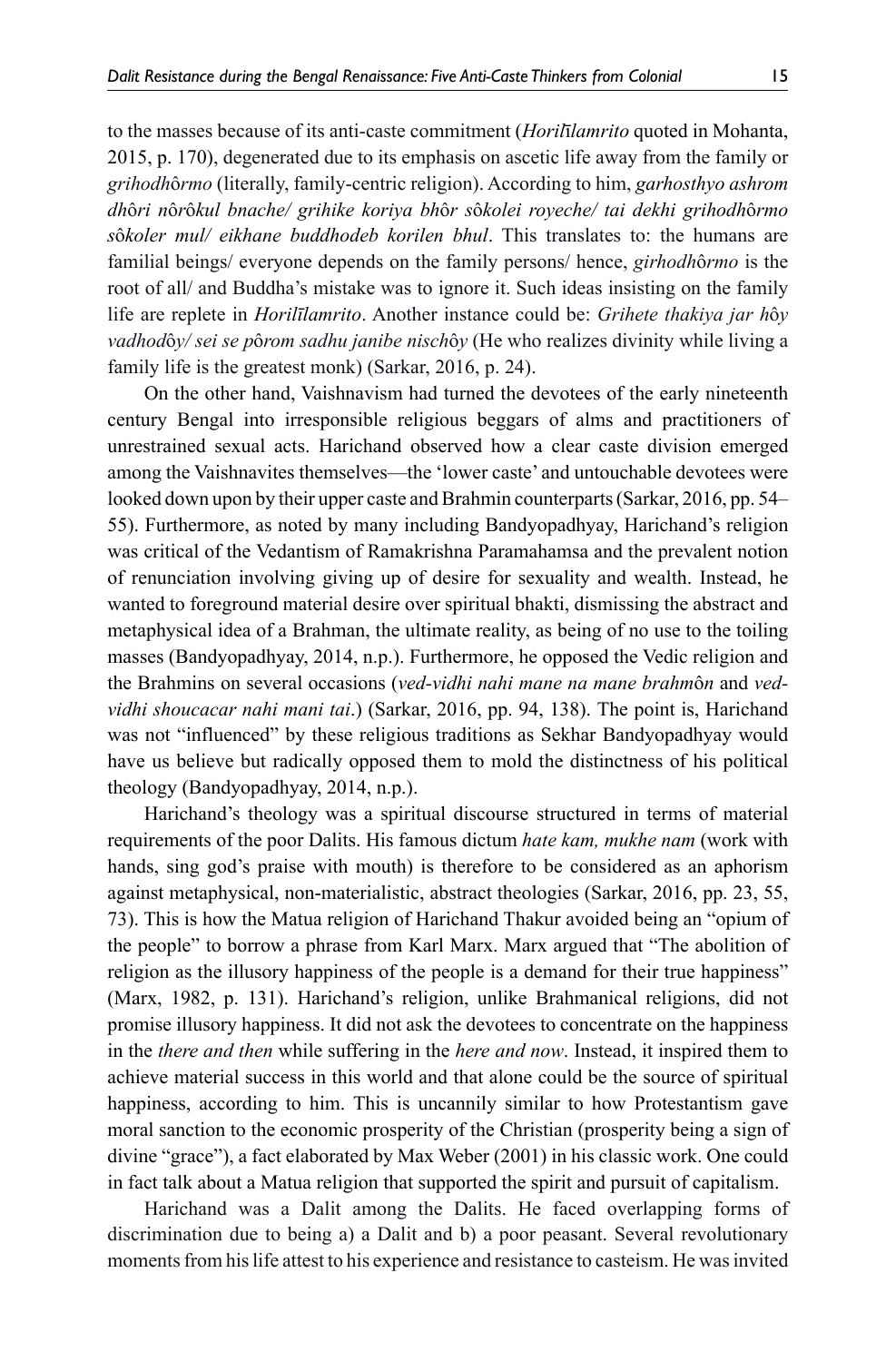to a funeral ceremony which the Brahmins refused to attend because they did not want to be at the same place as the Chandals. Harichand could not take this lying down and subsequently launched his anti-Brahmanical agenda. Harichand found that the Dalits had been suffering from dire poverty lacking lands for cultivation. He asked them to till the waste lands (*potit jomi*) and harvest rice (Sarkar, 2016, pp. 71–73). He emphasized that Dalits needed to be economically empowered to eventually overcome the state of being downtrodden. Hence, he foregrounded the economic pursuit: *Grihosther mulbhitti* ô*rth*ô*niti b*ô*te/ banijye b*ô*soti lokkhi ei bani r*ô*te* (money is the familial base/ the goddess of wealth blesses the man of commerce); or ô*rthoke* ô*northo b*ô*la k*ô*tob*ô*ro vul* (it is a grave mistake to consider money as worthless) (*Horilīlamrito* quoted in Biswas, 2015, p. 30). Furthermore, he realized that the key to the community's success is to make it free of superstition and bring education to them. To this end, he inspired his son to set up the first school for Dalits in the village of Orakandi (Biswas, 2015, p. 31). He dealt a blow at Brahmanical patriarchy by promoting equality between men and women, prohibiting polygamy (*ek nari, brohmochari*), and empowering women through education and job prospects (Sarkar, 2016, p. 192).

In addition, Harichand motivated the Dalits to organize, participate, and lead in politics because political and administrative power was considered crucial for their liberation. He wanted them to become "raj-shokti." The religion of the Matuas, Harichand emphasized, was not meant for the Namasudras alone. It was open to all Dalits, embraced even Muslims, and preached inter-dining for all. In this way, it aimed at developing into a Bahujan religion (*Horilīlamrito* quoted in Thakur, 2015, pp. 18–19).

Harichand, himself uneducated, gave twelve commandments which offer a glimpse into his philosophy, although, one should mention, these do not encompass everything he said or asked his followers to do: "1. Always speak the truth. 2. Look at women other than your wife as mothers. 3. Love everybody in the world. 4. Never practice casteism. 5. Respect your parents. 6. Beware of the temptations of the six senses. 7. Do not condemn other religions. 8. Give up outward monkhood and desire for ascetic life away from family. 9. Sing Hari's praise but toil with the hands. 10. Establish temples of Sri Hari. 11. Pray daily with heads bowed down. 12. Give yourself to Sri Hari" (quoted in Sarkar 2015, p. 188, translation mine).

When the theoretical and practical contributions of Harichand and of Guruchand (discussed in the next section) to the Dalits and minorities are considered, one cannot help describing them as agents leading to concrete social change and reawakening of the 'lower castes'. One critic has rightly described them in Bangla as *banglar* ô*bohelito lokayoto s*ô*majer n*ô*bojag*ô*roner j*ô*tharthoi dut* or the harbinger of the renaissance for the neglected masses (Tushar Chattopadhyay quoted in Baidya, 2015, p. 57). In fact, following Dilip Gayen, a Poundra thinker, one could state that if Ram Mohan Roy is the Father of Bengal Renaissance (which, according to Gayen was basically a Brahmin Renaissance) then Harichand was the Father of the Mulnivasi, Dalit and Bahujan Renaissance (Gayen, 2021, p. 28). Harichand's work would be carried forward by his son Guruchand Thakur and his great-grandson Pramatha Ranjan Thakur.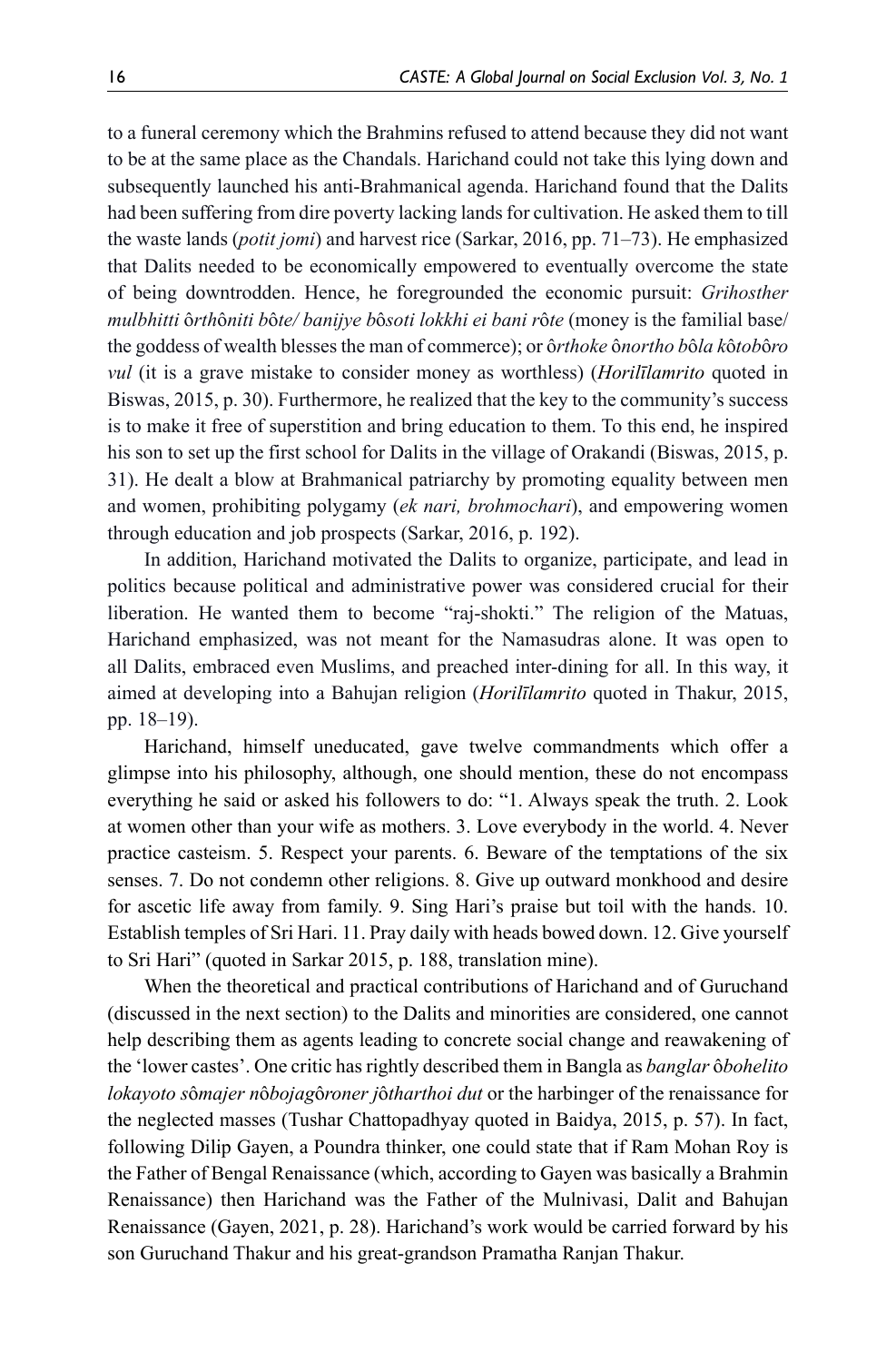# **Guruchand Thakur** (1846–1937)

Arguably it was Guruchand, Harichand's son, who extensively applied the philosophy of Matuaism to the cause of Dalit liberation. Guruchand valued the education of the Dalits as a topmost priority because education was a means of liberation and empowerment (Sarkar, 2016, p. 144 & Sarkar, 2015, pp. 191, 198). Following his father's instruction regarding the importance of education for the Dalits, he founded the first ever school for the Dalits in 1880 (approximately 30 years after the Phules did so in Maharashtra) in his own house in Orakandi, eastern Bengal. However, no teacher was available immediately because the Brahmins refused to teach the 'lower castes,' until a Dalit, Raghunath Sarkar of Dhaka, came over and volunteered to do so. To ensure that such schools run smoothly, Guruchand convened the first educational conference of the Matuas in 1881 in Dattadanga. Approximately, 5000 representatives attended the conference. In the same year, under Guruchand's guidance, the Namasudra Welfare Association was set up and representatives from twenty-two districts joined the Association. In 1908, the first school for English education was founded by Guruchand with assistance from the Australian missionary C.S. Mead. In 1932, the Hari-Guruchand Mission was established in Orakandi and the Mission assisted in the establishment of a school for girls. By one account, Guruchand established around 1882 schools in Bengal, out of which 1067 schools were founded in the Dhaka division alone (Sarkar, 2015, pp. 191, 195; Roy, 2019, p. 60). This pales the educational contribution of Ishwar Chandra Bandyopadhyay, the much-glorified face of the Bengal Renaissance, who established, by one account, around thirty-six schools (Sarkar, 2015, p. 195). And yet, it is Ishwar Chandra who is remembered as the archetypal educational reformer of Bengal and Guruchand's revolution in educational field remains undocumented in the official intellectual history of Bengal.

Apart from establishing schools, Guruchand was instrumental in the dissemination of anti-caste thought through magazines and newspapers. He was the founder of the monthly journal *N*ômo*sudro suhrid* (Friend of the Namasudras, started in 1907) which was dedicated to excavating the history of the Namasudras and discussing their empowerment and advancement. Guruchand is described as the first Namasudra journalist (Roy, 2019, p. 55). He was the inspiration behind the setting up of at least three more magazines and journals during this time, namely, *N*ômo*sudro potrika*  (1908), *Nômosudro hitoishi* (1916), and *Pôtaka* (1916).

Guruchand mobilized the Dalit peasants, following his father's footsteps. The Chandals had a long history of resistance including their general strike of 1873 in which, as noted by W.W. Hunter, they resolved "not to serve anybody of the upper caste in whatever capacity, unless a better position among the Hindu caste than what they at present occupy was given to them" (Hunter quoted in Roy, 2019, p. 51). Positioned within such a context, as early as 1900, Guruchand advocated for *tebhaga* or the agenda that the peasants must be given two-third of the crops' share and the landlords must have only one third. He organized them against the exploitative system of Indigo plantation and destroyed the Indigo farm of a British sahib in 1909 (Das, 2015, pp. 216–218). He was the president in the peasant convention that took place in Barishal in June 1922 and a key speaker in the 1933 provincial peasant convention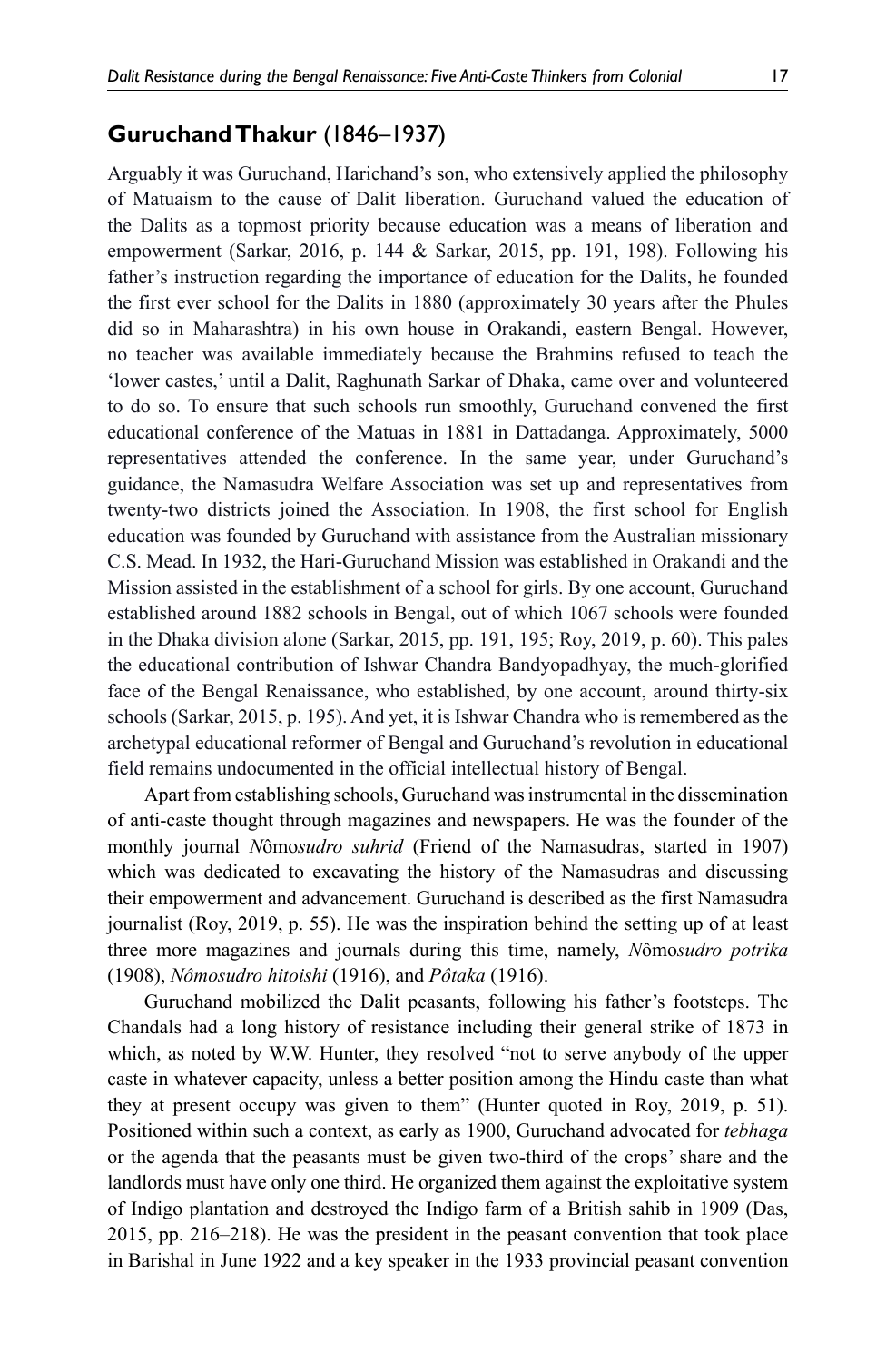held in Midnapore. Unlike the upper-caste Marxist historians and reformers, he was fully aware that the bulk of the poor peasants belonged to the 'lower castes' or outcaste communities; therefore, it was as much a struggle to overcome casteism as it was overcoming classism.

Perhaps, the most defining moment in Guruchand's movement was his refusal to participate in the nationalist movement launched by the Congress Party under the leadership of M.K. Gandhi and Chittaranjan Das. Gandhi wanted to rope in the Dalits in his anti-British struggle. However, Guruchand flatly told Chittaranjan who had written a letter to Guruchand for support on Gandhi's instruction, that their struggles were different. For Guruchand, a freedom struggle that was focused on gaining independence from a foreign enemy by those who kept intact their enmity and injustice towards the downtrodden in the native land was a form of hypocrisy. Dalits needed, first and foremost, an emancipation from casteism and poverty caused by the caste Hindus and they did not have the luxury to participate in the Swadeshi movement and Gandhi's Non-Cooperation Movement (Haldar, 2021, pp. 412–416). For Guruchand, the so-called freedom struggle was concerned with the freedom of the few while he was concerned with the freedom of all the oppressed communities. In fact, Guruchand developed close association with the British and fully utilized the provisions for the 'lower castes' prepared by the British government. His 1906-meeting with Sir Lancelot Hare, the then Lieutenant of East Bengal and Assam, was historic in the sense that he acquainted Lancelot with the plight of the Namasudras. Afterwards Lancelot ensured that thirty-one communities from Bengal were included in the list of the Scheduled Castes from Bengal and they could thereby avail various opportunities provided by the government (Roy, 2019, p. 59). Furthermore, under Guruchand's leadership, fourteen Dalits held deputation to the British government in 1907 and consequently, from 1907, Dalits earned the right to government jobs under the Proportional Representation of the Community in Public Employment Act passed the same year (Sarkar, 2015, p. 194).

Guruchand's was a *total* movement. Like his father, he was ready to embrace everybody within his fold—all Dalit and 'lower caste' groups from Kumbhokar, Kopali, Mahishya, to Das, Chamar, Poundra, Tnaati, Malakar, and even minority groups like Muslims. This was truly a resistance of the subaltern, and more specifically, the caste-subaltern (Haldar, 2021, p. 144). His contribution, though ignored by the caste Hindus who launched Bengal Renaissance, did not go unnoticed by the British. He was awarded the title of peasant leader, won the Gold Medal, and came to be known as *n*ô*mosudro-kulopoti* (an undisputed leader of the Namasudras).

# **Mahendranath Karan** (1886–1928)

Many leaders, thinkers, and reformers emerged among the Poundras in colonial Bengal. Mention may be made of Srimanta Naskar, Hemchandra Naskar, Raicharan Sardar, and Benimadhav Haldar all of whom fought for the cultural recognition of the Poundras, derogatorily called "Pod," as Kshatriyas. They criticized the use of the word "Pod" in the early census report in the preparation of which many Brahmin and caste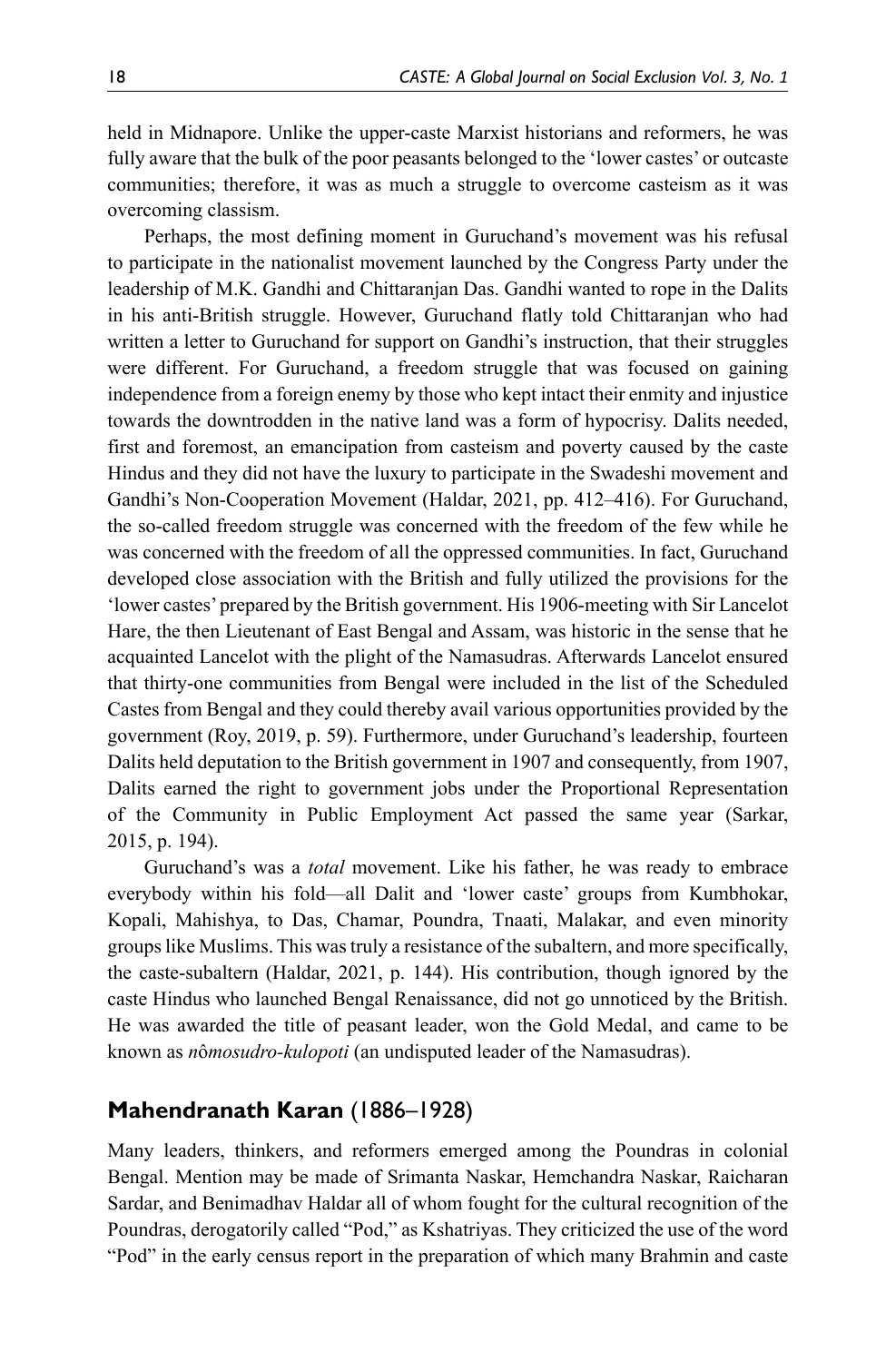Hindu officers were involved, and launched an organized resistance to change their name to "Poundra Kshatriya." This was another major identity movement in colonial Bengal since it involved hundreds of members of a single Dalit community. It was not simply an attempt to replace a derogatory word (Pod) with a sophisticated term (Poundra). But it was supplemented by research into the history of the community and revival of their past glory. In this sense, Poundra movements in colonial Bengal too contributed to Dalit Renaissance. Their intellectual output was huge, and in many cases, was published in several dailies and monthly magazines and journals. It is possible to enlist at least eight such magazines published by the Poundras at various points in colonial times: *Bratya Kshatriya Bandhov* (started in 1910) edited by Raicharan Sardar and Gopalchandra Dutta, *Protigna* (1918) edited by Mahendranath Karan and Bhavasindhu Laskar, *Kshatriya* (1920) edited by Jogendranath Roy and Prasannakumar Barma, *Poundra Kshatriya Sômachar* (1924) edited by Kshirodchandra Das and Mahendranath Karan, *Sotyojug* (1927) edited by Sureshchandra Koyal, *Dipti* (1927)

edited by Digambar Sahityaratna, *Sôngho* (1935) edited by Rajendranath Sarkar, and *Poundra Kshatriya* (1938) edited by Rajendranath Sarkar, Patiram Roy, Kunjobihari Roy, and Digambar Sahityaratna.

It was Mahendranath Karan, a Poundra from Midnapore, who wrote the first ever English treatise on the history of the Poundras, titled *A History and Ethnology of the Cultivating Pods* (1919), arguably the earliest anti-Brahmanical text written in English by a Bengali Dalit. It was published by Raicharan Haldar on behalf of All Bengal Bratya Kshatriya Samiti. It may be mentioned that the term "Bratya Kshatriya" was rejected by Karan later and the arguments provided for the same are discussed at the end of this section. The title of the 1919 work is precise, particularly the expression "cultivating Pods" who are distinguished by him from "fishing Pods." The so-called Pods were of different kinds—the Aryan Pods and the non-Aryan Pods. The Pods described as Mlechhas, beef-eaters or fishing Pods were allegedly of non-Aryan origin from the Deccan areas. However, the cultivating Pods to whom Mahendranath himself belonged were, according to him, of Aryan origin. According to Karan, even though they were derogatorily called *chasha* ("an abusive and contemptible word" for farmers), agriculture as a profession had been synonymous with them and was not historically looked down upon (Karan, 1919, p. 14). The *Brohmoboib*ô*rto Puran* mentions a few characteristics of an Aryan Poundra ("charitable, physically strong, benevolent, worshipping the Devas and living by cultivation") and according to Karan all these are present in the present-day cultivating Pods (Karan, 1919, p. 30). In the book which he wrote in English so that the British administrators and ethnologists could take a note of it, he argues why the cultivating Pods are to be called "Poundra Kshatriyas" and must not be confused with the mixed castes (*Varna s*ô*nkor*) nor be categorized as "Depressed Class" (Karan, 1919, pp. 17, i).

Karan offers a detailed history of the Poundras based on references to the scriptures. He associates the term to Sri Krishna himself who was known as "Pundôrikaksho" or the eye of Pundar or Poundra. As argued by Karan, in the *H*ô*rib*ô*nsho Puran* (Chapter 35), it is mentioned that Basudeb, the father of Sri Krishna, had a son called Pundra, from the mother Sutanu, who eventually became a king (Karan, 1919, p. 36). Thus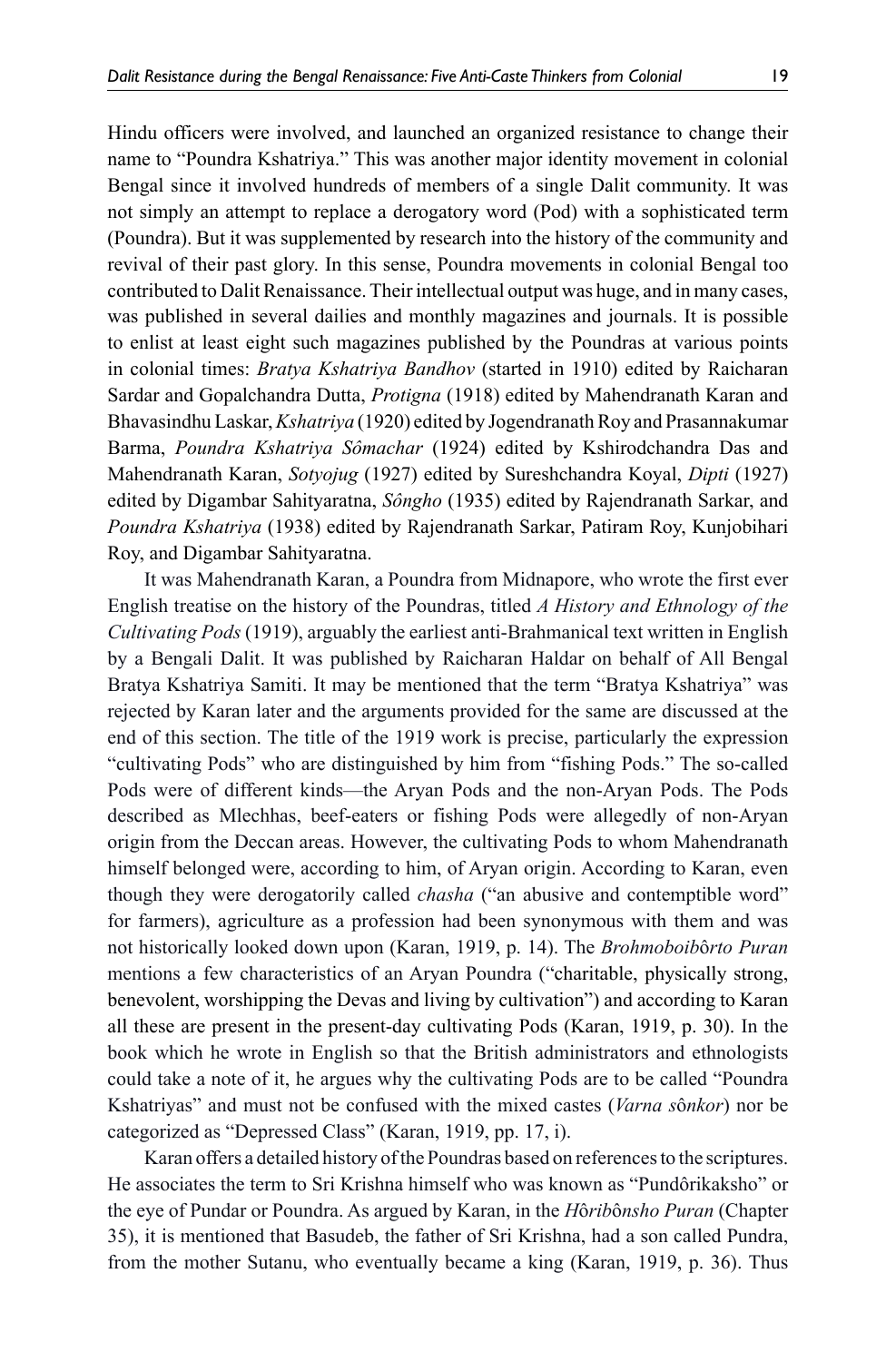Poundras were the descendants of King Pundra, and, therefore, were Kshatriyas. The term Pod was a corruption of Poundra, Poundarika, Padmaja, or Padma. The land where the Poundras lived or settled in came to be known as Poundradesh. That the Poundras were of high status, according to Karan, is proved by the fact that they were not prohibited from temple entry and that they enjoyed high social dignity in the sixteenth century. Karan refers to a list of twelve castes, grouped as Bratya Kshatriyas by Manu who mentions that three (Poundras, Udras, and Dravidas) of these twelve castes were exempted from being Mlechhaised, i.e. being "excluded from all religions" (Karan, 1919, p. 64). In other words, the Poundras in reference to Manu had had their religious rights intact. According to Karan, that the Poundras are not Mlechhas is indicated by the similarity of their language, manners, and customs to those of the Hindus or Brahmins (Karan, 1919, pp. 4, 6).

If Poundras enjoyed the status of the Kshatriyas how did they lose it and degenerate to the level of the Shudras? The reason given by Karan is similar to the one furnished by Ambedkar in *Who Were the Shudras?* Poundras were deprived of Upanayana. Indeed, as Karan observes, Poundras fell from their status due to living "unministered" by the Brahmins or being deprived of sacred rites (Karan, 1919, p. 18). This happened due to the wrath of Parashuram, as per the scriptures, who was on a mission to annihilate the Kshatriyas. Kshatriyas hence took "refuge in the hills and forests lying beyond the range of the Brahmin's formidable axe. Some Kshattriyas [*sic*] fled to other countries where they began to live in disguise of Sudras [*sic*], having given up sacred threads" (Karan, 1919, p. 39).

Perhaps, a major effect on the Poundras was that of Buddhism to which they converted and which distanced them further from Brahmanical rites. Bengal remained an area where Brahmanical civilization was yet to extend to for a long period of time and, according to Karan, it was considered "a prohibited area for the Hindus on account of its Buddhist connection" (Karan, 1919, p. 45). In fact, Bengal or Banga was held in low esteem and "mere trampling over its soil required re-sanctification" (Karan, 1919, p. 46). This is indicated, according to Karan, in a few possibly interpolated verses of *Anusas*ô*n P*ô*rbo* of the *Mahabharata* where Brahmins are found cursing the Poundras to a Shudra state of life because they converted to Buddhism and refused to accept Brahmanical supremacy. However, from the eleventh century onwards, the Buddhist converts started embracing Brahmanism, the Kayastha group of Kshatriyas being the first (Karan, 1919, p. 48). Poundras were condemned as *j*ô*l-*ô*byaboharyo* (not as ô*sprishyo*/ untouchable) or that group of the Shudras "whose water is not accepted by Brahmins" (Karan, 1919, p. 55). In fact, those Brahmins who performed sacred ceremonies for the Poundras were excommunicated. Karan ends with the suggestion that the only way for the cultivating Pods to get back their glory is to perform ceremonies "in obedience to the directions prescribed by the Sastras [sic]" and thereby restore their "former prestige" and re-install their "original status" (Karan, 1919, p. 74).

Although Karan refuses to group the Poundras as Depressed Class (this will be challenged by other Poundras), his text contains common motifs of Dalit texts like pro-British, anti-independence (against immediate independence from the British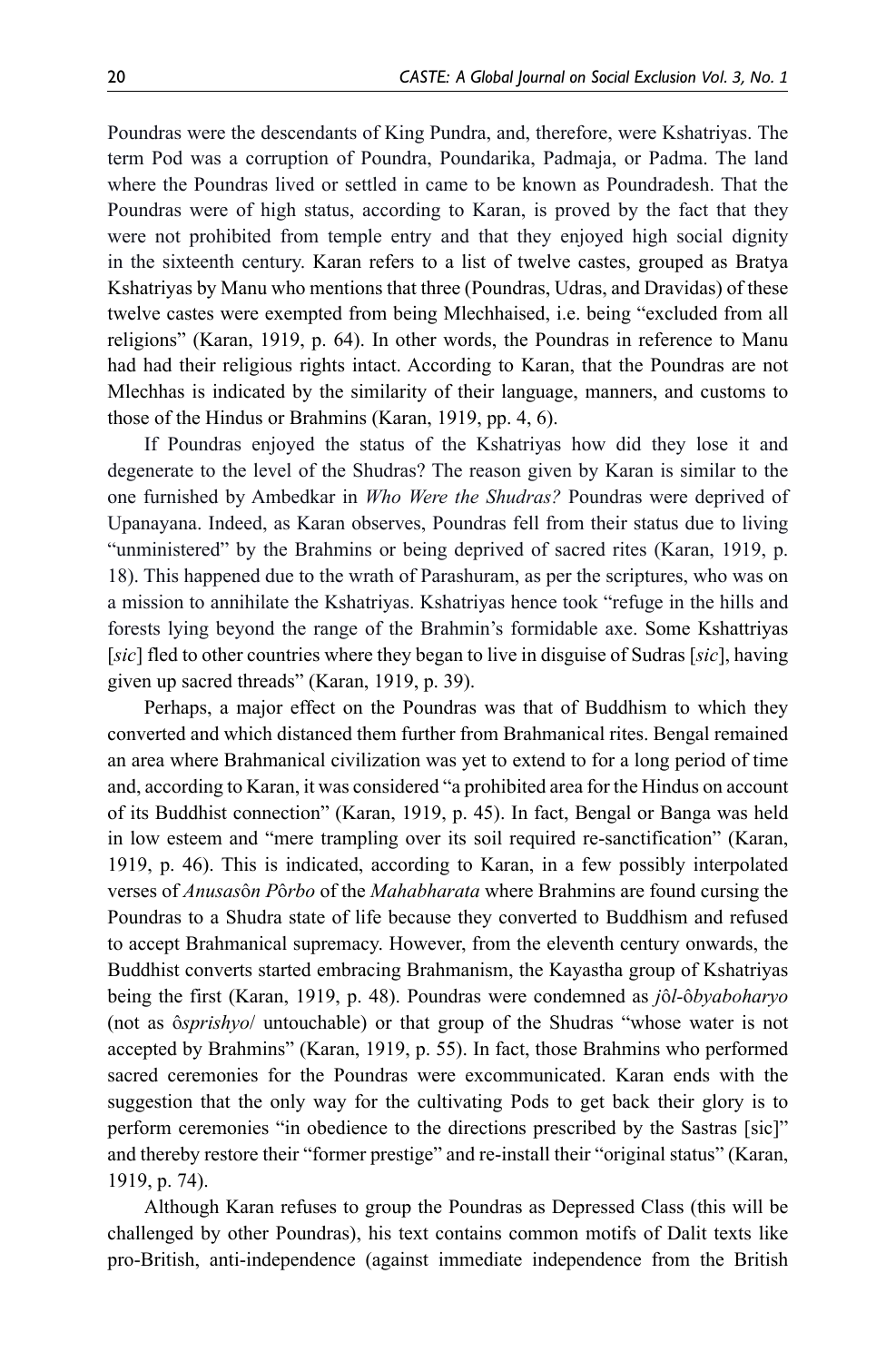rule), and anti-Brahmanical stances. Even though he, like many others, ascribed a high social status and past glory to the Poundras, their maltreatment by caste Hindus was a fact and Karan knew it. Nor is his text silent about such maltreatment. One could argue that by desiring to reinstall an original Kshatriya status and by distinguishing themselves from the Mlechhas or those considered untouchables in some scriptural terms, Karan was not ready to annihilate caste but to simply reinstate an original Varna system. But one needs to be empathetic here. Karan's text was thoroughly anti-Brahmanical. In fact, the reclamation of Kshatriyahood in itself was subversive vis-àvis Brahmanism. But the most important point was to reclaim human personality. It was a matter of self-respect of the community and to reawaken confidence in themselves, such historical and scriptural excavation was required. The need to do so arose also from the experience of being maltreated by Brahmin and upper caste officers in the Census department who used every opportunity to project the Poundras derogatorily as Pods (the word 'Pod' sounds similar to the Bengali word 'pnod' which is a slang for anus and is still used to abuse the Poundras). Karan's text, therefore, needs to be seen in the context of a series of self-respect movements launched by the Dalits in colonial Bengal. It might not have opposed casteism as scathingly as Periyar's Self-Respect Movement had proposed to do but the attack on Brahmanical hegemony, particularly the scriptural sanction of Brahmanical supremacy through corrupt interpolations, by non-Brahmins and Dalits must be taken note of.<sup>2</sup>

Apart from the English text, Karan wrote few others in Bengali and one of these needs to be mentioned here, namely, *Poundra Kshatriya b*ô*nam Bratya Kshatriya*  (Poundra Kshatriya versus Bratya Kshatriya, 1927). Herein he strongly argues that the name "Bratya Kshatriya" should be dropped and "Poundra Kshatriya" should be used instead. Quoting the Manusmriti, he argues that twelve castes fell from Kshatriya status due to not being ministered by Brahmins, and Poundra is one of them (Karan, 2013, p. 126). Poundras, unlike Jhal, Malo and five other castes, were historically designated as actual Bratya Kshatriyas (this is discussed further later on). Even though they fell from their Kshatriya status, Poundras, for Karan, are not Bratya Kshatriyas. Although this logic seems problematic, and also inconsistent with his theorization in the English text, what Karan seems to be indicating is that Poundras did not lose their status altogether and that they were not designated as untouchables. This is a text written seven years after the English text and by this time the Poundra movement had undergone many upheavals. Therefore, it was considered confusing to categorize the Poundras as Bratya Kshatriyas and identify them with untouchables or even Jhal-Malo communities. Falling from grace but not being *bratya* (literally meaning "outsider") this is a tricky logic. Karan's conviction, however, is infectious here, and he is completely in opposition to the likes of Raicharan and Benimadhav both of whom pushed for their community's designation as Bratya Kshatriyas. Karan reiterates that Pundra was one of five sons of King Boli and Bratya means one who is fallen from the rites, without being ministered by Brahmins. An additional argument is included: even if the Poundras fell from grace and were considered "Bratyas," to continue the term

<sup>2</sup> Periyar, for instance, stated that "Amongst dogs you don't have a brahmin dog and pariah (untouchable) dog. Among donkeys and monkeys we do not find. But amongst men you have. Why?" (Periyar, 2016, n.p.).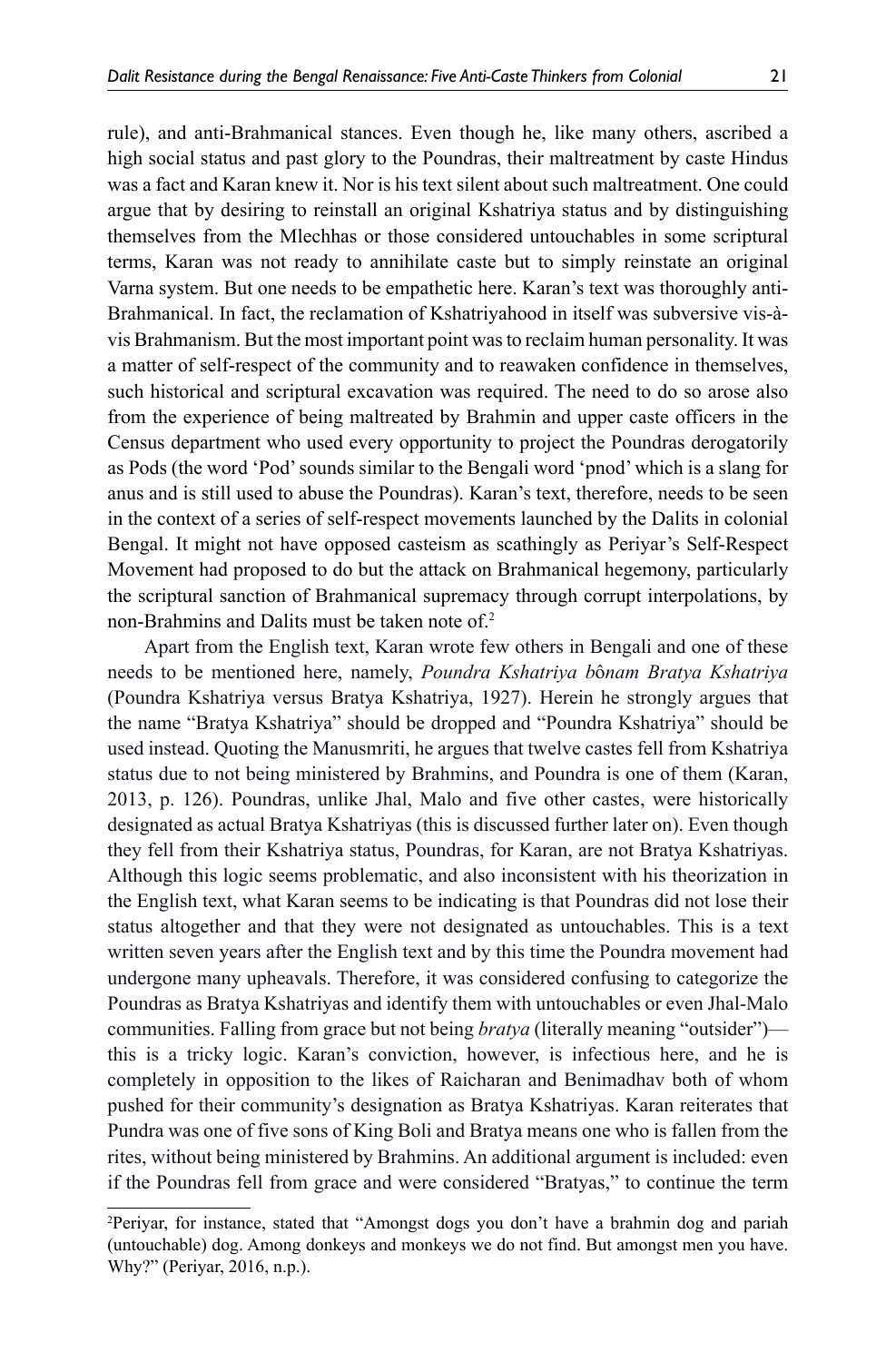to designate the community is antithetical to their movement for self-respect (Karan, 2013, p. 132). He, therefore, puts his foot down: one must not use this term! He quotes Sharat Chandra Chattopadhyay in his support because Sharat Chandra opposed the use of the term "Bratya" (Karan, 2013, p. 134). Poundras were not fallen: they were descendants of Kshatriyas who were source of the name, Poundradesh (the land of the Poundras), unlike the Malos who derived their name from their place of residence, i.e. the Malabar part of the country. What is fascinating about these arguments is that they constitute an intra-community (within a specific Dalit community or across Dalit communities) debate, thereby developing an anti-caste intellectual tradition not controlled/ regulated/ overshadowed by a Brahmanical Big Other. This is where my reading of Dalit history of colonial Bengal differs from that of Sekhar Bandyopadhyay who argues, as mentioned already, that Dalits of colonial Bengal were subsumed by Brahmanical imagination.

## **Rajendranath Sarkar** (1903–1979)

Important Poundra organizations were arguably concentrated at three key places in colonial Bengal: South 24 Parganas and Calcutta (important representatives included Raicharan Sardar, Benimadhav Haldar, Srimanta Naskar, and Hemchandra Naskar), Midnapore (Mahendranath Karan), and Khulna (Rajendranath Sarkar and Suniti Sarkar, among others). Whereas key spokespersons of Calcutta, South 24 Parganas, and Midnapore were focused on reviving their past glory through redefining themselves as Poundra Kshatriyas instead of Pod, those from Khulna, though they supported such movement, were more concerned about the then-prevailing poverty and backwardness of the larger Poundra community. When in the early twentieth century, the British government created the provision for reservation of jobs for a list of backward communities, and included the Poundras in it, Raicharan Sardar as the secretary of Poundra Kshatriya Samiti and others including Hemchandra Naskar violently protested the move. Allegedly, Hemchandra Naskar stated that he refused to be in the same list which included Dom, among other 'lower castes.' There was a strong split among the Poundras, and Raicharan Sardar, with support from colleagues from South 24 Parganas, wrote to the concerned authority to remove the Poundras from the list. This was resisted by Rajendranath Sarkar and others from Khulna who wrote a letter asking for inclusion. Following this tussle, all leaders and supporters of the Poundra movement agreed to meet in a conference on this subject held on 20 April 1935 in Ballygunj (Calcutta). In this conference, the Khulna representatives, fearing organizational split, momentarily gave in to the demands of Raicharan and Hemchandra who then wrote another letter confirming their collective stance to *not* include Poundra in the list. However, once Rajendranath and his team were back to Khulna they immediately wrote yet another letter confirming *their* position and demanding the *inclusion* of the Poundras in the list of scheduled castes (Sarkar, 2013, pp. 72–76).

What makes Rajendranath one of the uncompromising, radical, and prudent thinkers among the Poundras is his pragmatism to reflect on the present condition of the Poundras rather than dwelling on a once-upon-a-time glorious identity of the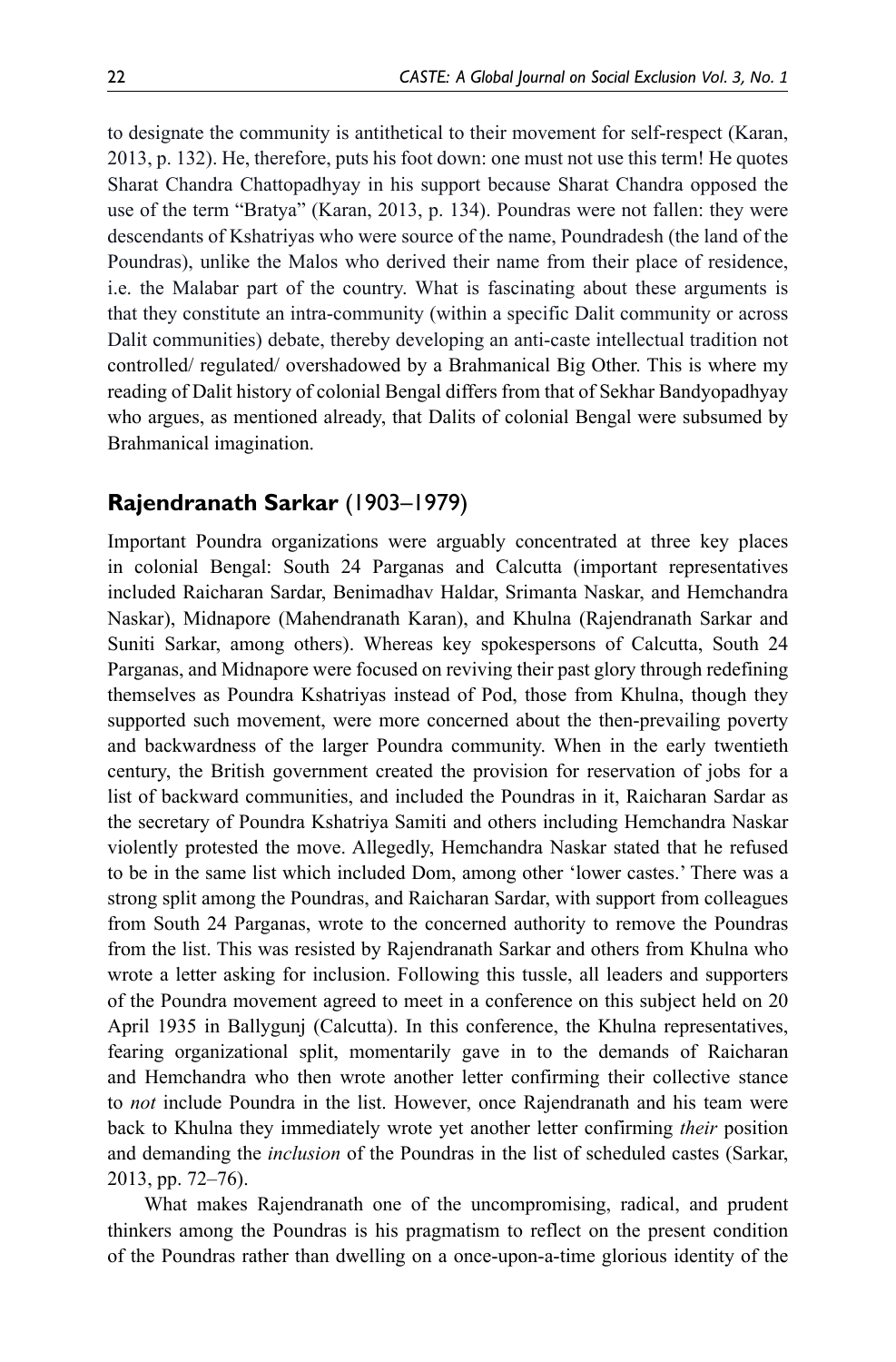past. He certainly had difficulty in opposing as towering a figure as Raicharan who had been a personal mentor to him and whom he, like scores of others, looked up to as their leader. However, he did not let his personal weakness or emotional vulnerability get in the way of a movement that was meant for the liberation and advancement of the collective. He was strongly convinced of the need to accept the opportunity of governmental protection for the Poundras because, without this, they would never be able to come at par with the caste Hindus, let alone compete with them. He believed that the governmental provisions would help the Poundras get electoral representation, educational advantages, and job opportunities. Unlike others, for him, the fight for recognition of the Kshatriya background of the Poundras was not in conflict with their inclusion in the list of protected castes. We should note that many backward caste communities, celebrating their past glory and high caste status, refused the government's proposal and were eventually excluded from the list. Their condition in postcolonial Bengal is pathetic and as Rajendranath as a practicing lawyer witnessed, many from these communities approached him later on to procure them false scheduled caste certificates for availing jobs, which he refused to grant (Sarkar, 2013, p. 76). The advancement of the Poundras today, whatever be the scale, owes much to the fight for reservation led by Rajendranath.

Such a radical move made by Rajendranath was deeply rooted, one could argue, in the dire poverty in the midst of which he, like many other Poundras, lived. His educational pursuit was repeatedly affected due to his inability to pay for school and college fees. He moved from Khulna to South 24 Parganas for schooling but eventually returned because the promise of fees being waived was not kept. Later on, he could study at a college only because the fees were reduced for him thanks to the intervention of Mahendranath Karan. In addition, he experienced caste-based discrimination and was maltreated as an untouchable on multiple occasions. In his autobiography *Jibankatha*—which is the second Poundra autobiography, the first one being Raicharan Sardar's *Deener atmakahini ba satya-pariksha*—he documents many such instances. First, when as a child he went to see a Durga idol and stood on the stairs of the temple, he and his companions were rebuked and were threatened to be beaten up had they stayed or returned there. While leaving, they saw that the stairs were being washed with cow urine (considered holy by the caste Hindus). Their touch was considered to have polluted the sacred Hindu space (Sarkar, 2013, p. 39). Second, in a school near Tala, Khulna, where he had been enrolled, the teacher told him in front of his classmates that he could not become anybody in life and that education was of no use to him due to his 'lower caste' peasant background (Sarkar, 2013, p. 38). Third, in his college days, he and his classmates participated in the Non-Cooperation Movement of Gandhi and all his classmates were admired by the principal of the college. However, when the principal came to know that Rajendranath was from a 'lower caste,' he immediately changed his behavior and an offended Rajendranath left the place and eventually distanced himself from the movement (Sarkar, 2013, p. 49). Many more instances of this kind, including how he was discriminated by his upper caste colleagues because he was a Dalit lawyer (Sarkar, 2013, pp. 65–66, 109–110) are grouped as *jater name b*ô*jjati* (humiliating the 'lower castes' in the name of caste purity) in Rajendranath's autobiography.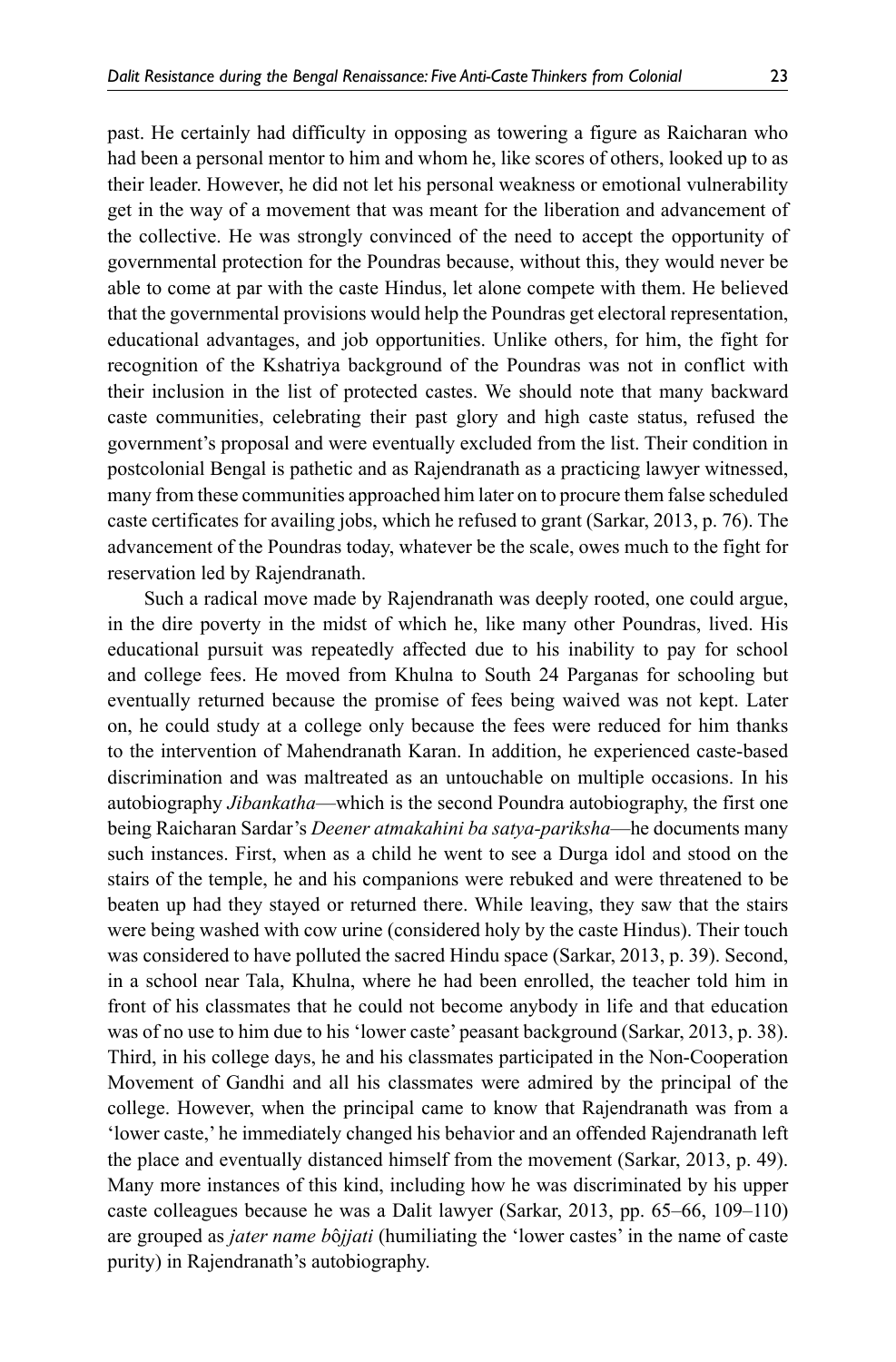The point here is that Rajendranath was one of the few Poundras who were not only very sensitive to casteism but also fully sensitized about how casteism functions and how it could be resisted. In the face of being maltreated as untouchables, it was not enough to make a counter-claim that Poundras were not untouchables or outcastes because historically they had been Kshatriyas. Such a claim for recognition of their glorious past would not, according to him, bring an end to discrimination. What was required was to empower the Poundras with financial capital and cultural capital both of which were guaranteed by the protective measures of the British Raj—and thereby overcome their backwardness which was a socio-historical *reality*. In other words, Rajendranath's singular contribution to the Dalit resistance in Bengal was to ensure that the Poundras were on the receiving end of the redistribution of wealth, a possibility opened up by the new policies of the British Raj. For him, it is redistribution of wealth that was as important as the struggle for cultural recognition. Echoing critics Radha Sarkar and Amar Sarkar (2016, pp. 14–16) who, among others, developing on Nancy Fraser's theorization of recognition, argue that the question of material redistribution must necessarily be combined with that of cultural recognition in the context of Dalit politics, one could say that it is Rajendranath who, through demanding redistribution through reservation, completed the Poundra resistance and renaissance initiated through the politics of recognition by Mahendranath Karan, Raicharan Sardar, and others.

Rajendranath's contribution to anti-caste movement was much greater in scope than the above account. He contributed to the Poundra community in various capacities including as the founder of the Khulna Poundra Kshatriya Chhatrasangha (1922), President of Poundra Kshatriya Chhatra Parisad (1927), editor of the journals *Sangha*  (1935) and *Poundra Kshatriya* (1938), first Poundra lawyer of the Khulna district, Poundra chairman of Khulna Local Board (1936), elected People's Representative (1931-1942 and 1946-1958) and Dalit candidate for the Congress Party (eventually becoming a minister in 1958). However, Rajendranath remained loyal to Congress for long and refused to join the Scheduled Castes Federation even after the insistence of Jogendranath Mandal who became a minister in the central cabinet of Pakistan after 1947 (Sarkar, 2013, p. 97).

#### **Mahendranath Mallabarman** (dates not available)

Mahendranath Mallabarman was a Malo thinker and not a Rajbanshi as has wrongly been claimed by Swaraj Basu (Barman & Sarkar, 2020, p. 33). Having the surname "Barman" does not necessarily mean one belongs to the Rajbanshi caste. Mahendranath was arguably the sharpest Malo thinker—a theorist even—of colonial Bengal and this is demonstrated in his masterpiece *Dwitiyo Varna Kshatriya O Jhal Mal T*ô*tvo* (1914). The term "tôtvo" here means "theory" and true to it, he theorizes the history and identity of the Malos as having Kshatriya roots. The challenge for him, of course, is to explain how an original Kshatriya group transformed into Malos, a fishing community. To accomplish this, he comes up with an extremely insightful critique of the Hindu scriptures.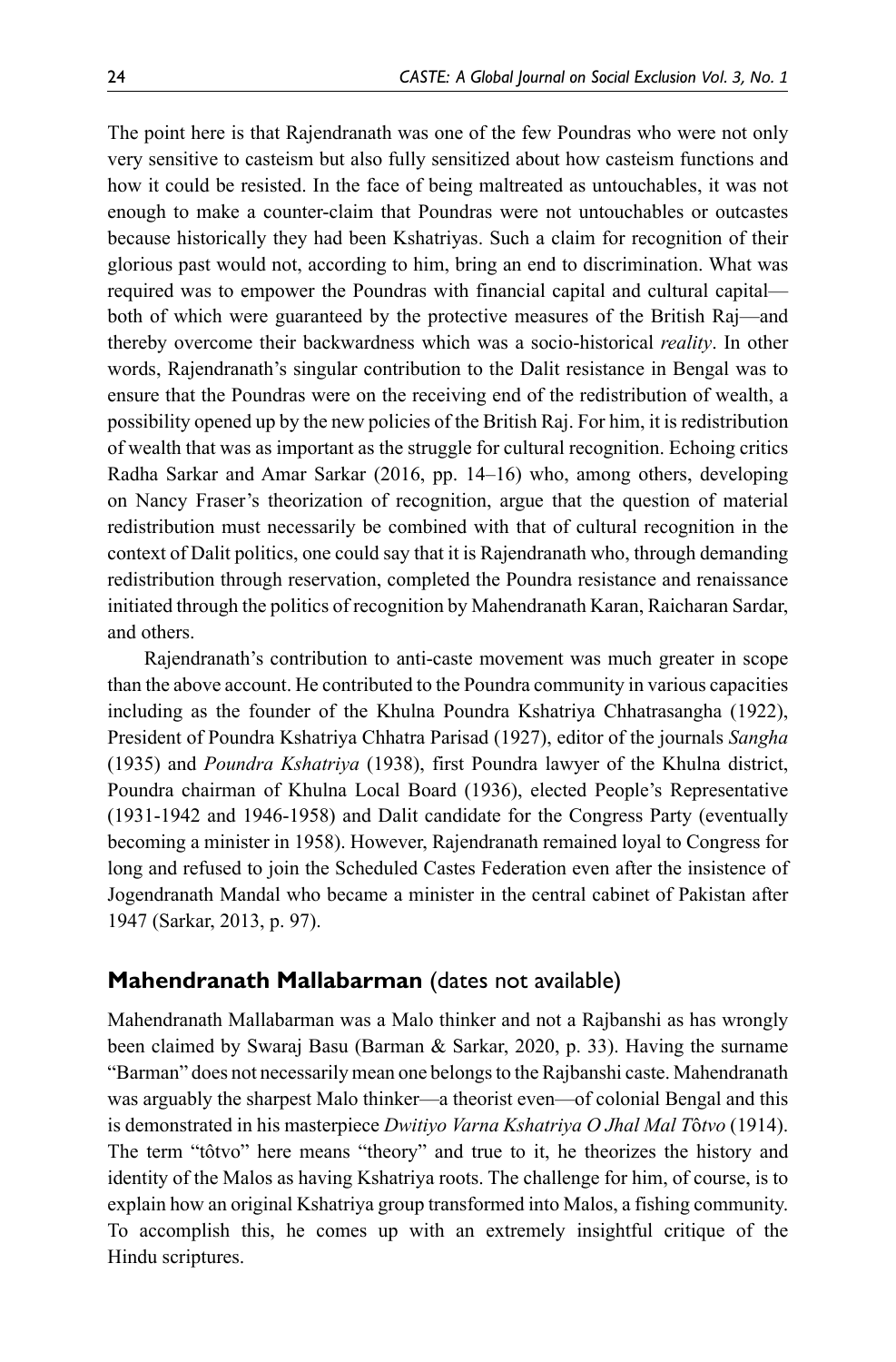His first critique is an interrogation of the Purusha-Sukta verse of the Rig Veda which mentions that four Varnas were born from four body parts of the Purusha or Brahma. Drawing on *Vishnupuran* which mentions that Brahma was born *after* the entire world was created, Mahendranath argues that Brahma, therefore, could not have been the creator of the world or of the Varnas (Mallabarman, 2020, p. 63). He questions the authenticity of the myth of Chaturvarna further by also mentioning, as in *Vishnupuran*, that Kshatriyas are said to have been born from the chest and not the arms of Brahma (Mallabarman, 2020, p. 61). As a matter of fact, he evokes the Vedic texts wherein even the peasant wives (Mallabarman, 2020, p. 49) are said to have composed hymns and wherein no birth-based caste division is mentioned except for Guna and Karmabased grouping (Mallabarman, 2020, p. 64). Thus, if the Vedas have to be considered as the most authentic texts or if *Manusanhita* has to be considered to be authoritative Sanhita then one has to also explain the inconsistencies and interpolations that might have corrupted these and other Hindu scriptures. He thereby concludes that the scriptures are to be taken with a pinch of salt and one needs to be careful while drawing any conclusion from them. Such interrogation of the scriptures reveals the potential *resistance* to the so-called "Sanskritization"—or emulating "the customs, rites, and beliefs of the Brahmins, and the adoption of the Brahminic [sic] way of life by a low caste"—as formulated by the sociologist M.N. Srinivas (1952, p. 30). It is in this context that Mahendranath launched scathing criticism against *Brohmoboib*ô*rto Puran*. A few verses in this text describe the Mal (Malo) community as a mixed caste (anuloma/ pratiloma) being born from a woman of fishing community. He argues that these verses are interpolations (Mallabarman, 2020, p. 82) and that this Puranic text comprises 3000 such interpolated verses which could never have been written by Vedvyasa (Mallabarman, 2020, p. 82). The truth is to be found in Manu, he argues, who mentions the Mals (Malos) as having Kshatriya roots. He further adds that the Malos were Aryans by blood. In fact, Mahendranath Mallabarman engages in a critical hermeneutic approach to the scriptures and reaches the conclusion that the Malos certainly belonged to the high social status and had been Kshatriyas in ancient times. He quotes passages from Manu to argue that Jhals/Mals were actually the children of Bratya Kshatriyas and Savarna women. Malos were not anuloma or pratiloma or mixed caste. Rather, they belonged to *dwitya* or second Varna, that is, the Kshatriyas. However, according to him, they were a special category of the Kshatriyas, i.e. Bratya Kshatriyas.

How are the Kshatriyas and Bratya Kshatriyas different from each other? For Mallabarman, Bratya Kshatriyas were those Kshatriyas who could not, for whatever reason, undergo Upanayana or the sacred thread ceremony at the right age. Different Varnas (except the Shudras) had different ages for Upanayana (Brahmins: 16 years, Kshatriyas: 22, Vaishyas: 24), and those who passed a particular age limit without Upanayana became Bratya Kshatriyas. Similarly, there were Bratya Brahmins and Bratya Vaishyas. Bratyas were not Shudras, Mallabarman emphasizes; they were potential *dwijas* (twice-born). It is just that they did not undergo the ceremony of being born a second time. Unlike the Shudras, he argues, Bratya Kshatriyas were entitled to religious rites. He even refers to the fifteenth Kanda of *Atharba Veda* which praises the Bratyas as those who are worshipped by the *dwijas*; as having rights to learn the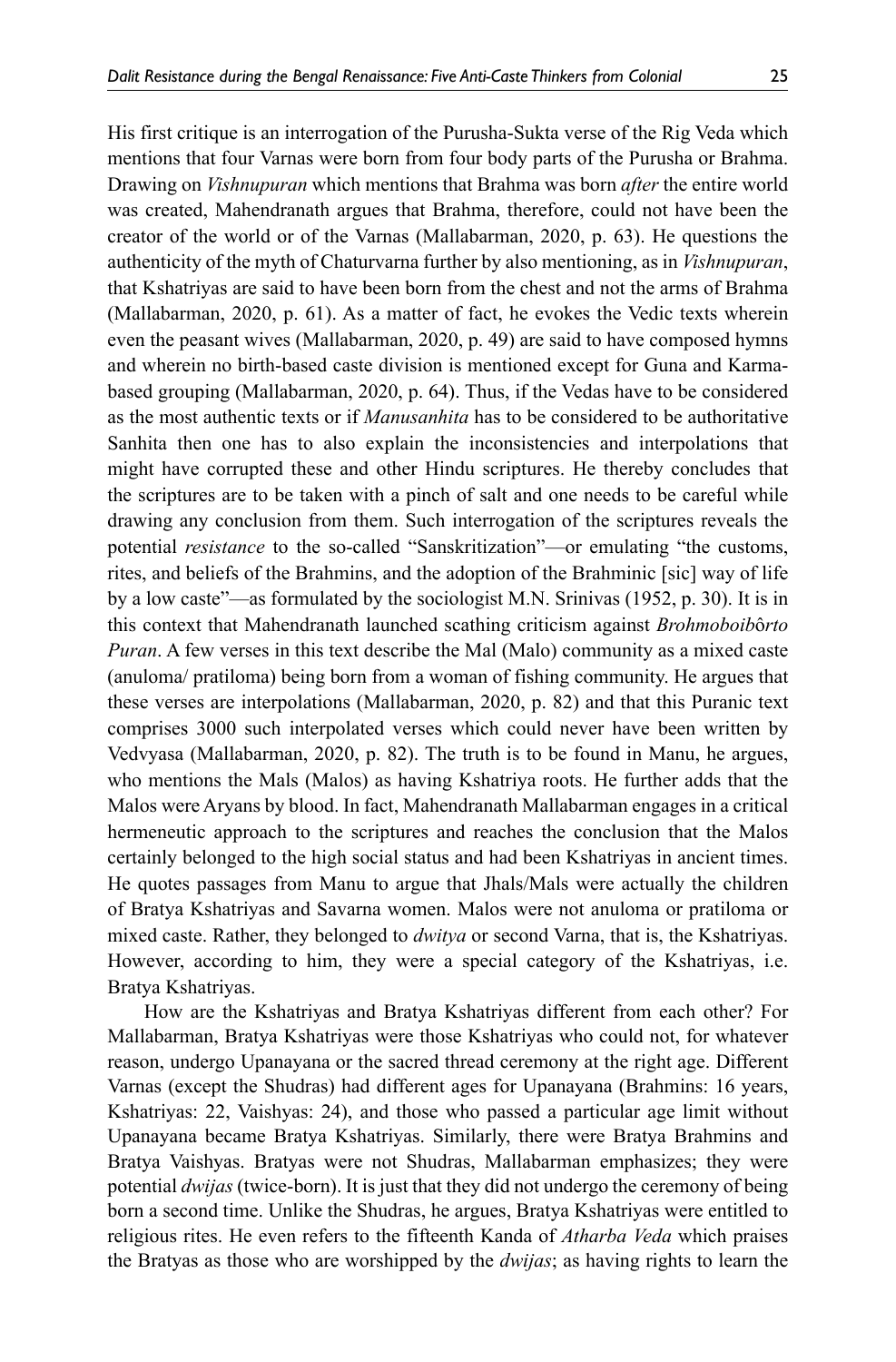Vedic wisdom again; as possessing positive attributes like generosity; and as being a harbinger of divine blessing to their hosts (Mallabarman, 2020, p. 91). All these indicate that being a Bratya Kshatriya was not a matter of shame or disrespect but it was a matter of pride. Calling oneself Bratya Kshatriya also meant that one was much above the Shudras in the *Varna* ladder. Thus, the Malos were not Shudras but respectable Bratya Kshatriyas.

One is struck by how Mahendranath Mallabarman's interpretation of Bratya Kshatriya is opposed to that of Mahendranath Karan. For the former, the term Bratya is not an attribute of disrespect while for the latter it is. But Mallabarman gives a proper scriptural justification for his claim whereas Karan, somewhat under the influence of Sarat Chandra Chattopadhyay, gives a literal reading of the term and dismisses it as derogatory. The history of being Bratya, for Mallabarman, is not a history of shame; for Karan, it is. One should mention that the Poundras had originally started calling themselves Bratya Kshatriyas before Karan opposed it. Karan had furthermore demonstrated that the Poundras, unlike the Malos, are not included in the list of Bratya Kshatriyas mentioned by Manu, which is true. Nevertheless, the rejection of the term Bratya, for Karan, is not just based on its absence vis-à-vis the Poundras in the scriptures but also, as mentioned, because it is a pejorative term. For Mallabarman, it is clearly not a pejorative term. It is these internal debates and disagreements surrounding naming in the process of identity-formation that make the Dalit intellectual tradition so critical and independent of the Brahmanical discourse which could not, unlike what Sekhar Bandhyopadhyay thinks, subsume the imagination of the Dalits.

The final argument provided by Mallabarman about Malos being Kshatriyas is very innovative. If Malos were Kshatriyas then how come their profession is fishing? His primary argument is that a change of profession is allowed in the scriptures and unlike *byabhichar* (sexual promiscuity or lack of chastity), *sw*ô*k*ô*rmotyag* (leaving one's assigned profession) does not cause a fall from one's Varna status. If the karma or occupation fixed by the Shashtras is not enough for a living then a Brahmin, for instance, can engage in the karma of three other Varnas. Sri Krishna likewise engaged in *goch*ô*ron* (looking after cows) or worked as *sarothi* (charioteer). It is only when sexual and marital relation happens outside the specific Varna, or sexual immoralities are engaged in, that one loses the Varna status. Accordingly, fishing is a profession that anyone from any of the Varnas can undertake. Fishing is also nothing to be condemned because Vyasdev himself was the son of a *dhivor* (fisher) woman, according to Mallabarman, and still was worshipped by the entire Hindu society. Arjun, a Brahmin, is shown in the Mahabharata, as aiming his arrow at a golden fish which, according to Mallabarman, symbolically implies that fishing was permissible to the Brahmins as well. Given that fish is a common food, all Varnas have engaged in fishing. However, it is the logic of the Kshatriyas being predominantly in charge of fishing as developed by Mallabarman that adds to his intellectual innovation. Fishing involves killing or catching the fishes with weapons. Weapons are for the use by the Kshatriyas. Hence, fishing suits as a Kshatriya profession—it is their Swadharma (Mallabarman, 2020, pp. 99, 103–105). Therefore, there is no contradiction in being a Malo fisher and being a Kshatriya at the same time.

It is the innovativeness, logicality, and sharpness of his argument that makes Mahendranath Mallabarman an important Dalit thinker of colonial Bengal. However,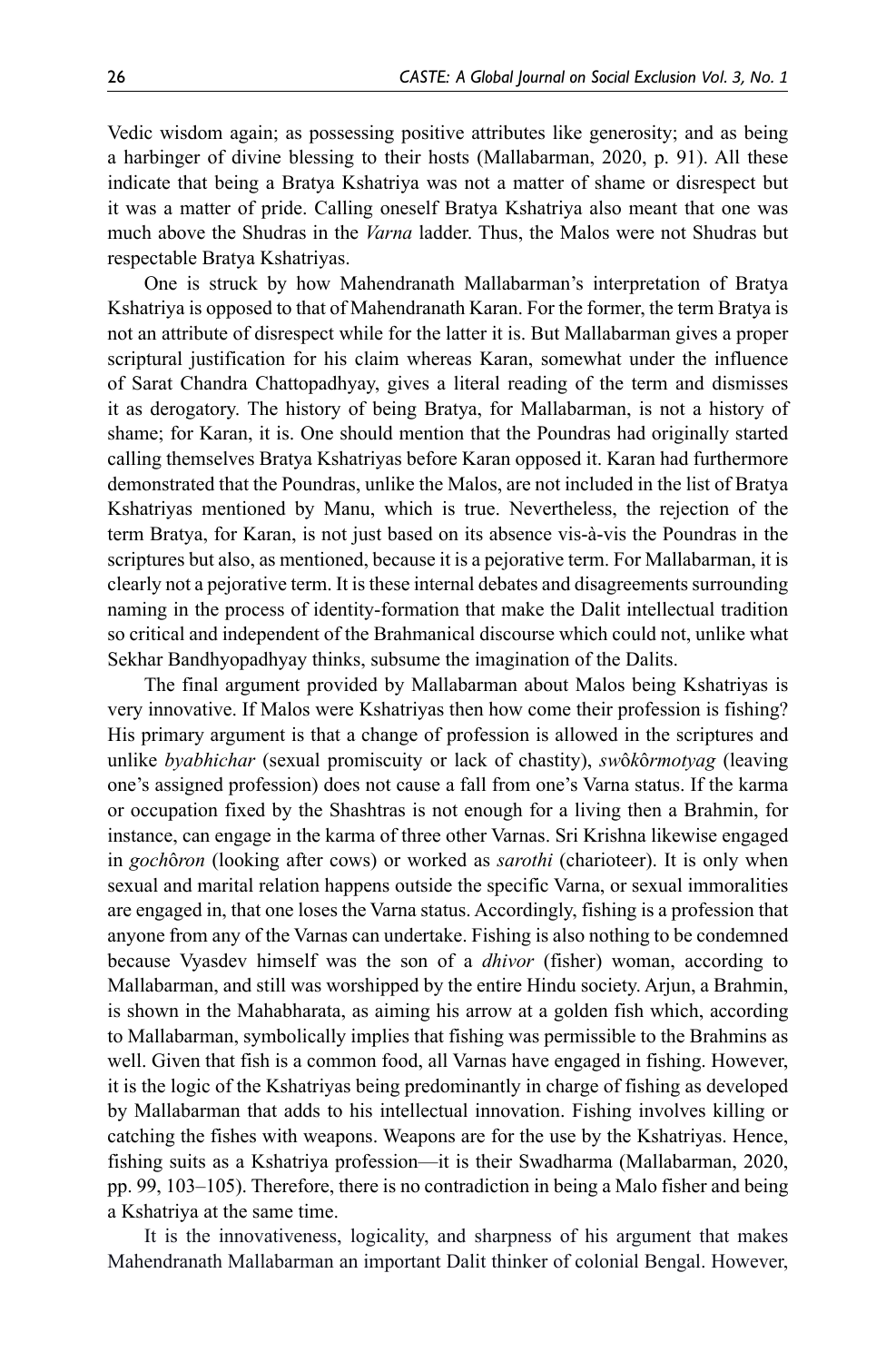from his interpretation, it is not clear whether Bratya Kshatriyas became who they became, in course of time or due to some societal injustice. The exact difference between the Shudras and the Bratya Kshatriyas is also uncertain because, as Babasaheb Ambedkar argues, Shudras too were Kshatriyas, the descendants of King Sudas, who were deprived of Upanayana by the Brahmins (Ambedkar, 2014, pp. 118–130, 150– 151, 206–209). Nevertheless, what one finds in this analysis for sure is the desire on the part of Malos, similar to the Poundras, to highlight that they are not Shudras, nor are they untouchables. Their resistance to being treated as untouchables took them in search of their history and revival of scriptural references and socio-cultural reformation. How much it helped them to deal with the material backwardness is a different question and had perhaps been addressed by only a few (like Rajendranath, Harichand and Guruchand). But the revivalism and reformation engaged in by them is indicative of a vibrant but forgotten anti-Brahmanical renaissance that took place at the same time as the Brahmanical Bengal Renaissance.

# **Conclusion**

Multiple Bengali Dalit communities organized and mobilized themselves, convened scores of conferences and meetings, opened independent journals, magazines, and newspapers, and published innumerable texts in the colonial period under the British rule. Thanks to colonial modernity, capitalism, use of the printing press, and intervention of the British in social matters (albeit in their own interests), Dalit communities like the Poundras, Namasudras, Malos, Rajbanshis (a major community represented by the well-known figure Panchanan Barma, among others, whose contribution to anti-caste movement in colonial Bengal could not be discussed in this article due to the paucity of space) and others plunged into self-respect movements. From closely analyzing and criticizing the scriptures to launching independent socially transformative religious movement and then debating and eventually accepting the colonizers' provisions for protective measures including redistribution of wealth and proportional representation, the colonial period was a series of politically, socially, and culturally vibrant moments for the Dalits. The reformation measures undertaken by the Dalit groups were nothing short of revolutionary and the theoretical debates produced by them were unprecedented. Thus colonial Bengal witnessed a Dalit or caste-subaltern or rural renaissance-cum-resistance that the official history of Bengal, dominated by Marxist, Brahmin/ Brahmanical, nationalist, and urban historians, has failed to adequately and sufficiently take a note of. The history of Bengal Renaissance—which reserved no place for the emancipation of the 'lower castes', outcastes, and Dalits—is still celebrated from school textbooks to university discourses as the greatest moment of Indian freedom movement. But whose Renaissance was Bengal Renaissance? Whose interest did it serve? From 1858 to 1900 not a single Dalit student was admitted in the University of Calcutta (Haldar, 2015, p. 90). The Brahmin teachers of Sanskrit College resigned en masse when Kayastha students (not even the Shudras and Dalits) took admissions there. Vidyasagar resigned from a mainstream theatre committee of Calcutta when Girish Ghosh proposed that women actors from 'lower caste' and prostitute quarters will be recruited as actors (R. Bhattacharya, 1998, p. 9). Almost all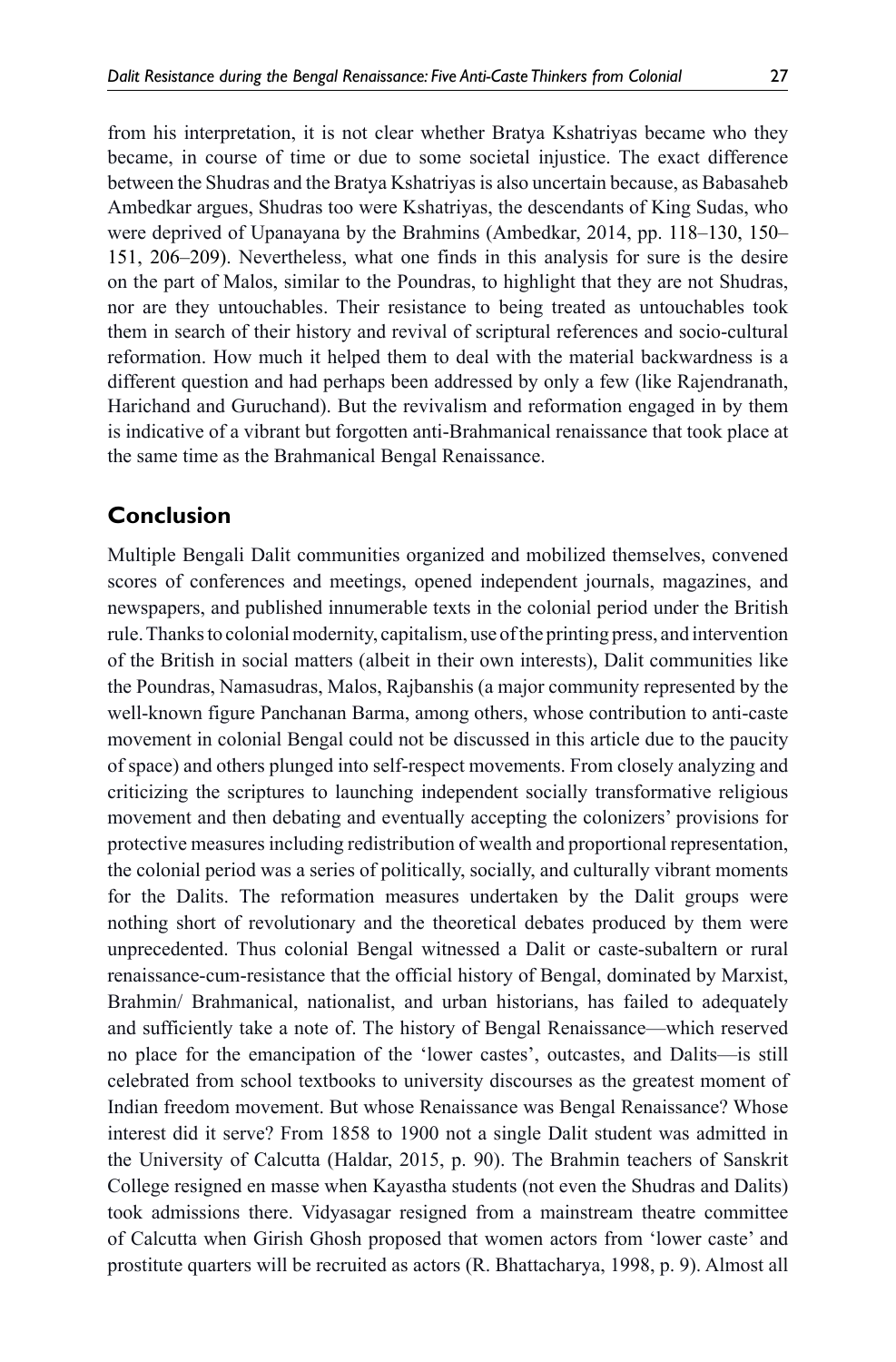the reformers and revivalists were ultimately in favor for retaining the caste system and Brahmanical supremacy, and no effective resistance was built against the evils of casteism. Almost the entire landscape of Bengal Renaissance was populated, with a few exceptions, by Brahmin men (Ram Mohan Roy, Ishwar Chandra Bandyopadhyay, Keshub Chandra Sen, Debendranath Tagore, Bankim Chandra Chatterjee, and others) serving the interests of Brahmin patriarchy. Bengal Renaissance, therefore, was predominantly a Brahmanical Renaissance of, by, and for Brahmin men. An overemphasis on its glory would be tantamount to committing an epistemic violence to the Dalit renaissance and resistance that had taken place at the same time in the same province.

The above analysis has hopefully made it clear that, unlike what Sekhar Bandyopadhyay and others think, Dalit resistance and renaissance in colonial Bengal was not overshadowed by Brahmanical consciousness or controlled by Brahmanical imagination. The wide range and heterogeneity of Dalit thought and the long period of time across which the relevant debates evolved demand that we talk about an independent Dalit intellectual tradition and history that developed in colonial Bengal. In fact, the writings of Mahendranath Mallabarman and Mahendranath Karan, the latter being explicitly called a historian who wrote multiple treatises, go to the extent of developing anti-Brahmanical, sometimes even anti-scriptural methodology of historywriting and, therefore, an alternative Dalit historiography. But scholarship on colonial Bengal is largely silent about it. If caste Hindu historians from Bengal, who have been dominating academia for decades, are silent about the Dalit history and historiography of colonial Bengal, almost exclusively written in the vernacular language, then one cannot blame Kancha Ilaiah and others who have no access to the vernacular literature, for claiming that Bengalis have failed to diagnose the cancer of caste.

#### **Acknowledgement**

An early version of this article was presented on 30 October 2021 at the online international conference on 'Anti-Caste Thought: Theory, Politics and Culture' organized by the University of Wolverhampton. Dag Erik Berg who chaired my session and the two anonymous reviewers gave valuable feedback. Meena Dhanda provided me constant guidance and encouragement. I benefited from my conversations with Manohar Mouli Biswas, Dilip Gayen, and Rup Kumar Barman. I purchased primary materials using the Global Engagements Fund 2020–21 (University College London) and remain indebted to Laila Kadiwal and Lotika Singha. I express my gratitude to all of them.

## **References**

- Ambedkar, B.R. (2014). Who were the Shudras? In Vasant Moon (comp.) *Dr. Babasaheb Ambedkar: Writings and Speeches* volume 7. New Delhi: Dr Ambedkar Foundation, pp. 11–227.
- Baidya, S. (2015). Matuaism: Nôtun ek sômaj bilpober digdôrshon. In N. Biswas and J. Haldar (Eds.), *Sri Sri Harichand Thakur sw*ô*rno s*ô*nkolon*. Kolkata: Aikatan, pp. 57–80.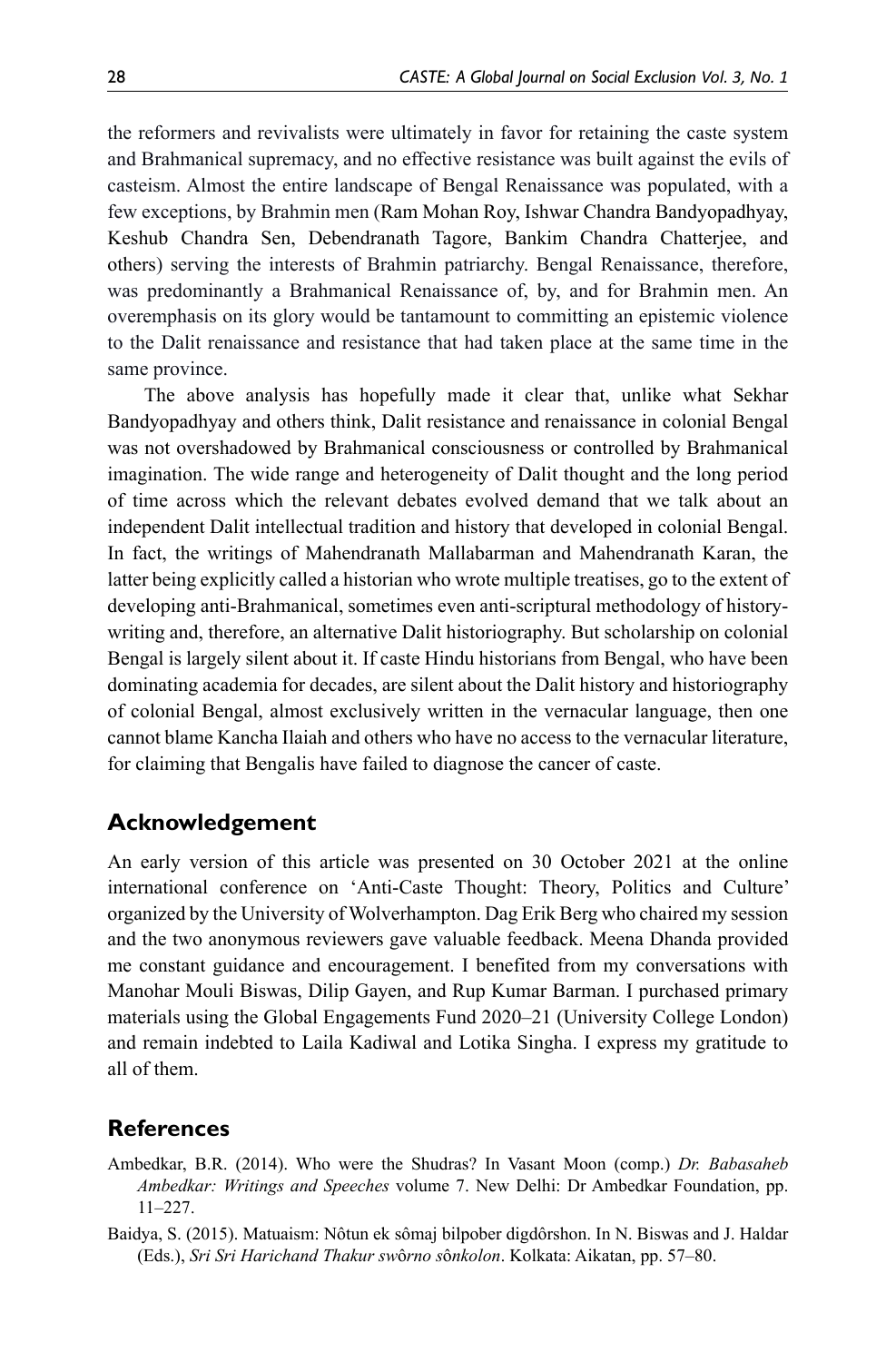- Bandyopadhyay, S. (2004). *Caste culture and hegemony: Social dominance in colonial Bengal*. New Delhi: Sage.
- Bandyopadhyay, S. (2014). Popular religion and social mobility in colonial Bengal: The Matua sect and the Namasudras. In S. Sarkar and T. Sarkar (Eds.), *Caste in Modern India* vol.1, (n.p., epub file). Ranikhet: Permanent Black.
- Barman, R.K. (2016). Yes! The scheduled castes can write: Reflections on creative and assertive writings of the scheduled castes of colonial Bengal. *Contemporary Voice of Dalit*, 8 (1), pp. 47–61.
- Barman, R.K. and Sarkar, K (Eds.). (2020). *Malo jatir itihas o akor grontho*. Birati: Cognition Publications.
- Bhattacharya, C.S. (2018, September 22). Bengalis have no understanding of caste. *The Telegraph Online*. Available at: https://www.telegraphindia.com/india/bengalis-have-nounderstanding-of-caste/cid/1669849
- Bhattacharya, R. (Trans.) (1998). *My story and my life as an actress*. New Delhi: Kali for Women.
- Biswas, N. (2015). Matua dhôrmandoloner uccaroṇ o ajker sôngram. In N. Biswas and J. Haldar (Eds.), *Sri Sri Harichand Thakur swôrno sônkolon*. Kolkata: Aikatan, pp. 28–34.
- Das, N. (2015). Bharotiyo sômaj biplob o matua dharma. In N. Biswas and J. Haldar (Eds.), *Sri Sri Harichand Thakur swôrno sônkolon*. Kolkata: Aikatan, pp. 216–218.
- Gayen, D. (2021). *Bharotiyo mulnivasi bahuj*ô*n s*ô*maje n*ô*vojagoron andoloner* ô*grodut Harichand*. Baruipur: Bouddhadarshan Pathachakra.
- Green, M. (2002). Gramsci cannot speak: Presentations and interpretations of Gramsci's concept of the subaltern. *Rethinking Marxism*, 14 (3), pp. 1–24. Available at: http://www. internationalgramscisociety.org/resources/online\_articles/articles/Green-Marcus-2002.pdf

———. (2011). Rethinking the subaltern and the question of censorship in Gramsci's Prison Notebooks. *Postcolonial Studies*, 14 (4), pp. 387–404. Available at: http://marcus-e green. com/PDFs/Green,%20Marcus%20(2011)%20Rethinking%20the%20Subaltern.pdf

- Haldar, J. (2015). Matua andolon: Ekti eitihasik onusôndhan. In N. Biswas and J. Haldar (Eds.), *Sri Sri Harichand Thakur swôrno sônkolon*. Kolkata: Aikatan, pp. 81–105.
- Haldar, M. (2021). *Sri Sri Guruchand chorit*. Thakurnagar: Mamata Thakur.
- Karan, M. (1919). *A short history and ethnology of the cultivating Pods*. Diamond Harbour: All Bengal Bratya Kshatriya Samiti.

Karan, M. (2013) Poundra Kshatriya bônam Bratya Kshatriya. In S. Naskar (Ed.), *Poundram*ô*nisha* Volume 2. Sonarpur: Poundra Mahasangha, pp. 123–144.

Mallabarman, M. (2020). Dwitiyo varna Kshatriya ba jhal mal tôtvo. In R.K. Barman and K. Sarkar (Eds.), *Malo jatir itihas o akor grontho*. Birati: Cognition Publications, pp. 40–120.

- Mandal, M. (2021, May 17). Liars masquerading as Communists: The curious case of CPIM in Bengal. *Round Table India*. Available at: https://roundtableindia.co.in/index. php?option=com\_content&view=article&id=9910:liars-masquerading-as-communists-thecurious-case-of-cpim-in-bengal&catid=119:feature&Itemid=132.
- Marx, K. (1982). *Critique of Hegel's philosophy of right*. (Trans.) Annette Jolin and Joseph O'Malley. Cambridge: Cambridge University Press.
- Mohanta, N. (2015). Matua tôtvo dôrshon o bôstubadi prekkhit. In N. Biswas and J. Haldar (Eds.), *Sri Sri Harichand Thakur swôrno s*ô*nkolon*. Kolkata: Aikatan, pp. 162–185.
- Omvedt, G. (2016). *Seeking Begumpura: Social vision of anticaste intellectuals*. New Delhi: Navayana.
- Periyar, E.V.R. (2016). Genesis of self-respect movement. In K. Veeramani (comp.), *Collected works of Periyar E. V. R.*, (n.p., epub file). Chennai: The Periyar Self-Respect Propaganda Institution.